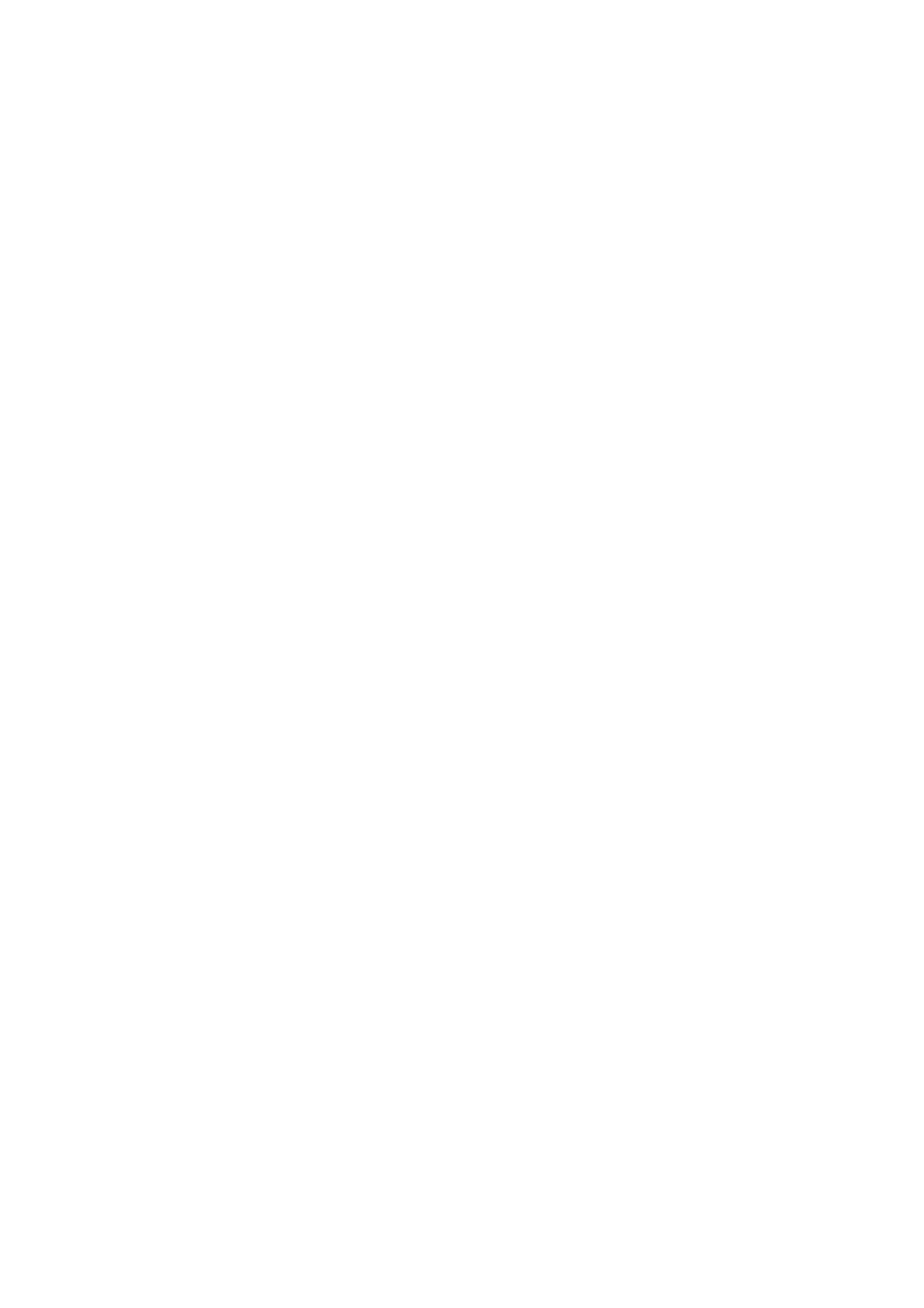# **Basic Concepts**

To use the Concept 2000 system effectively it is helpful to understand six simple terms used in the system. These six terms are:

- Areas
- Users
- Zones
- On
- $\Omega$
- Terminals

### *AREA*

The Concept 2000 security system is designed to protect one or more areas. When you wish the Concept 2000 to protect an area, then you need to turn that area on. When protection is no longer required for an area then you need to turn that area off.

The areas protected by the Concept 2000 system all have names so that you can recognize what they are. These names can be chosen by you so that you can easily recognize the area you are protecting.

Examples of area names are:

| <b>FRANKS SHED</b> | <b>OFFICE</b> | <b>HOUSE AND GARAGE</b>  |
|--------------------|---------------|--------------------------|
| E.D.P. CENTER      |               | WAREHOUSE ADMINISTRATION |

### *USERS*

The Concept 2000 can be operated by one or more persons who are called users.

All users, who are allowed to operate your Concept 2000 , have names so that the Concept 2000 can recognize who is using the system. These names can be chosen by you so that you can easily recognize what user you are referring to.

Examples of user names are:

FRANK THRING SALLY FIELDS ALAN BOND

### *ZONES*

The Concept 2000 protects an Area with special alarm detectors called Zones.

These alarm detectors are designed to register un-authorized movement in the protected Area. The Zones all have names, chosen by you, so that you can recognize which Zone is which.

Example of Zone names are :-

FAMILY ROOM SLIDING DOOR FRANKS SHED WINDOW

COMPUTER ROOM PIR REAR FIRE EXIT DOOR LIFT LOBBY PIR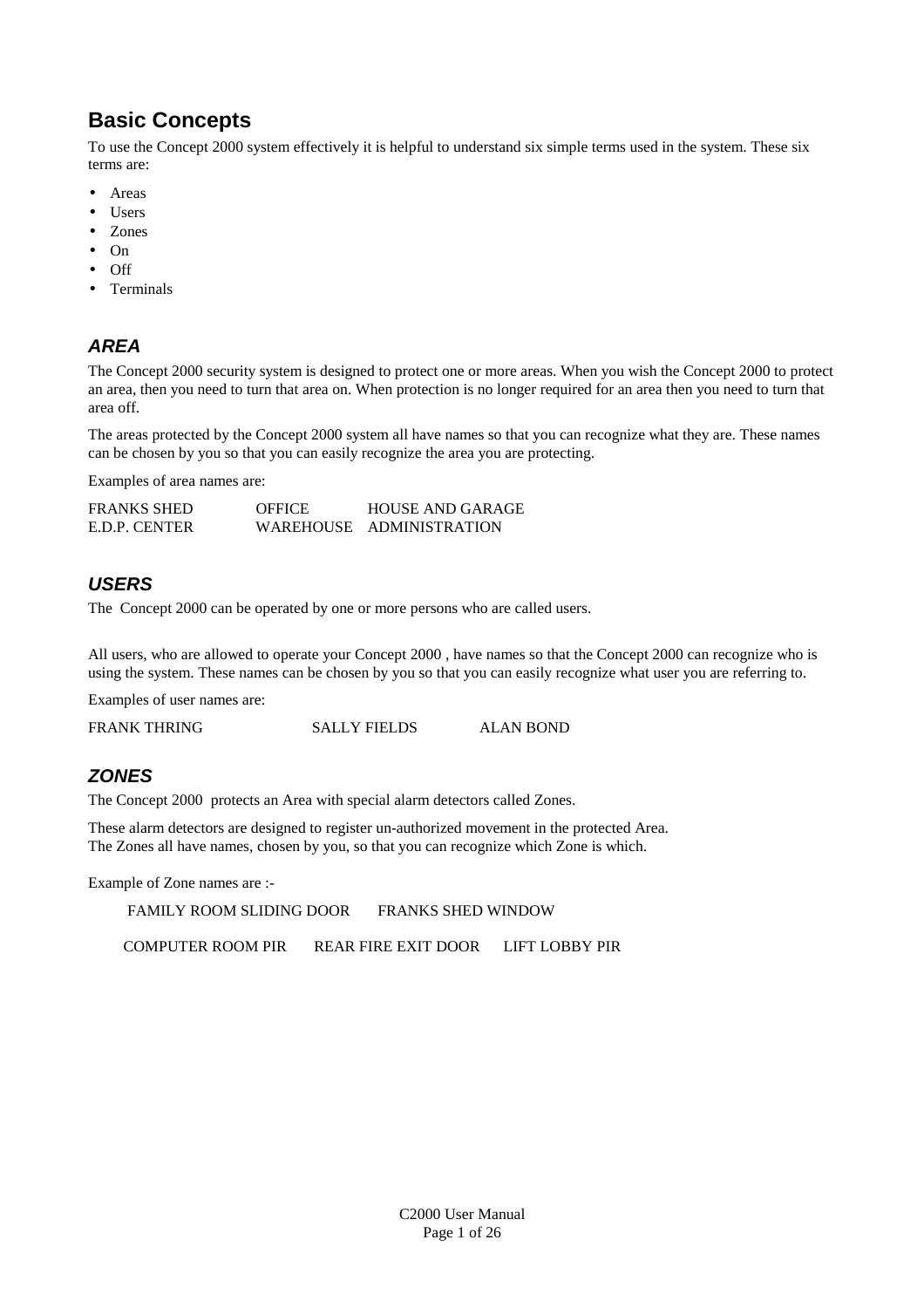### *ON And OFF*

The most common operation performed on the Concept 2000 is a User (eg. FRANK THRING ) turning an Area ( eg. FRANKS SHED) either On to protect the Area, or Off to access the Area.

Each Area ( eg. FRANKS SHED) may have one or more Zones ( eg. FRANKS SHED WINDOW) used to protect that Area when the Area is turned On.

#### *TERMINAL*

All Concept 2000 operations, such as turning On and Off Areas, are carried out at a Terminal.

The Concept 2000 may have up to eight (8) Terminals connected and any Terminal may be used to operate the system.

A terminal is referred to in two parts, the keypad which is used to enter your User code and operate the system and a display window, immediately above the keypad, which is used to display messages from the system to the User.

The first step in using a Terminal is to enter your own secret code using the digit keys on the keypad, and then pressing the OK key. The Concept 2000 will now work out who you are and greet you by displaying your name in the display window.

After a few seconds the Concept 2000 will now display the name of the Area that you are allowed to turn On or Off.

The display window is used to tell you what the system is doing. Sometimes the message to be displayed is larger than will fit in the display window. If this occurs, the message will automatically scroll slowly to the left so that you can read it.

An important feature of the Concept 2000 panel is the use of the HELP key. When the HELP key is pressed, the Concept 2000 panel will display a " help message" on the panel operation you are currently performing.

If you are not sure what to do next, when using the Concept 2000, then press the HELP key.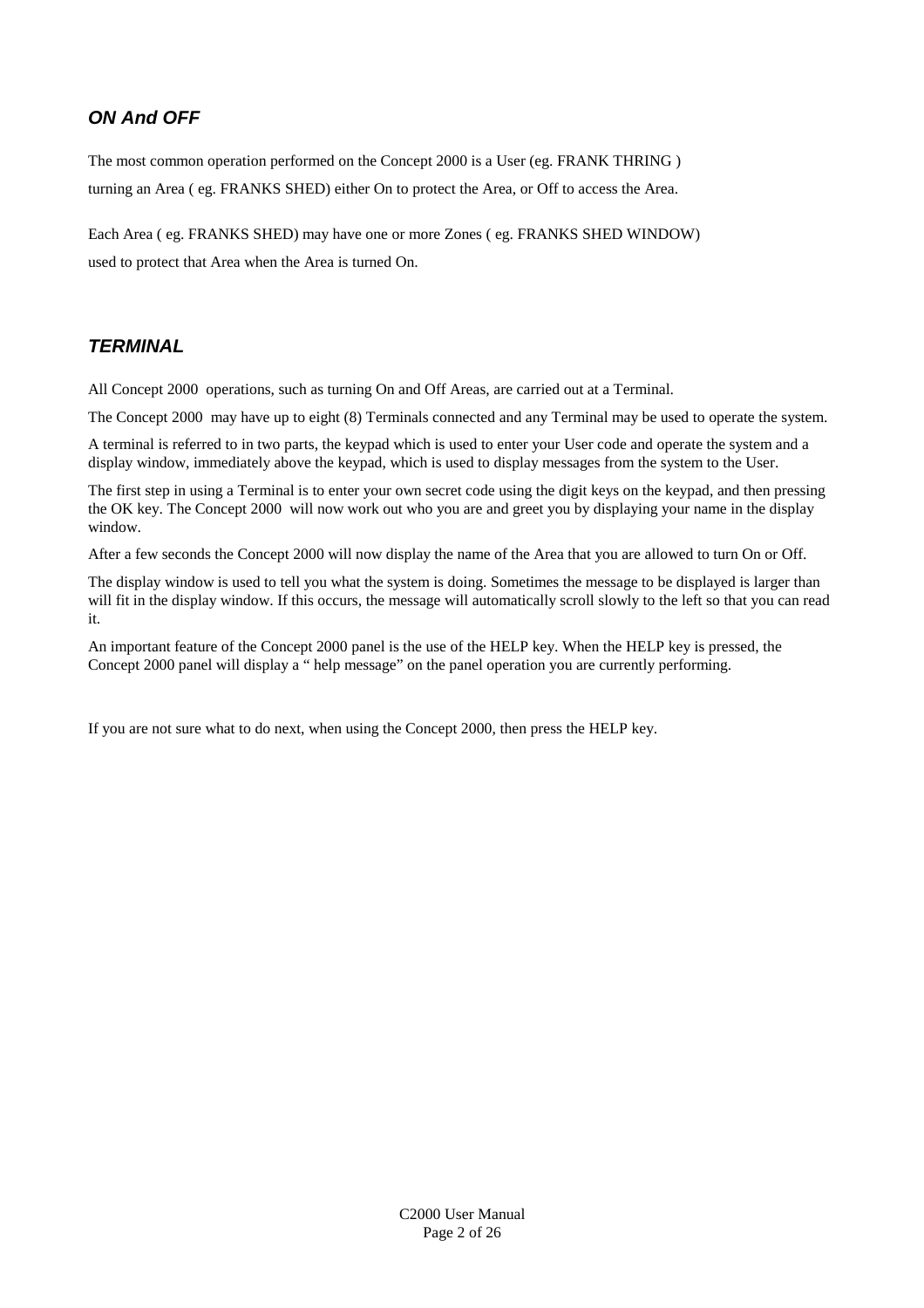# **Description Of The Keys**

The Concept 2000 is controlled by using the keypad located below the display window.

Each time a key is pressed the Concept 2000 will emit a short "beep" to indicate that the key was accepted.

You may press the keys as fast as you like but, only one key should be pressed at a time.

If the Concept 2000 emits a "long beep" when a key is pressed it means that the key was not accepted or is not allowed. The keypad has 20 keys, all of which are listed below with a brief explanation of their purpose,

The HELP key is used to display a "help message", on the current operation being performed, by the user. The HELP key can be pressed at any time. If no help is available on the current item then the display window will not alter. When you have finished looking at the "help message", press any digit key.

The digit keys are used for entering your secret code before using the Concept 2000. When entering your secret code, you have 15 seconds to press each digit. When you have entered all of the digits of your secret code, you must press the OK key. No Concept 2000 panel operations can be carried out until you have entered your secret code and pushed the OK key.

Each key has letters associated letters with the digits. By using familiar words, these letters can be used to help you remember your secret code.

For example; the word "FRANK" could be used to help you remember the secret code comprising of the digits "2", "6", "1", "5" and "4"

The OK key is pressed after you have entered your secret code. You have 15 seconds to press the OK key once you have completed entering your secret code. Pressing the OK key tells the Concept 2000 to check the secret code you have just entered.

The END key is used when you have finished using the Concept 2000 panel, or if you make a mistake whilst entering your secret code. Once the END key is pushed, you must enter your secret code again.

During normal operations, if the Concept 2000 detects no key presses for more than 15 seconds, then the Concept 2000 will automatically "press" the END key and you will have to re-enter your secret code again.

The ON key is used to turn On the Area whose name is being displayed in the display window.

The OFF key is used to turn Off the Area whose name is being displayed in the display window.

The MENU key is used if you wish to perform other Concept 2000 operations apart from turning Areas On or Off. (Of course you must have already entered your secret code plus the OK key.)

When the MENU key is pushed, the Concept 2000 will list, in the display window, the other operations you are allowed to perform.

The MENU key is not used during normal operation. If you press it by accident then press the "O" key or the END key.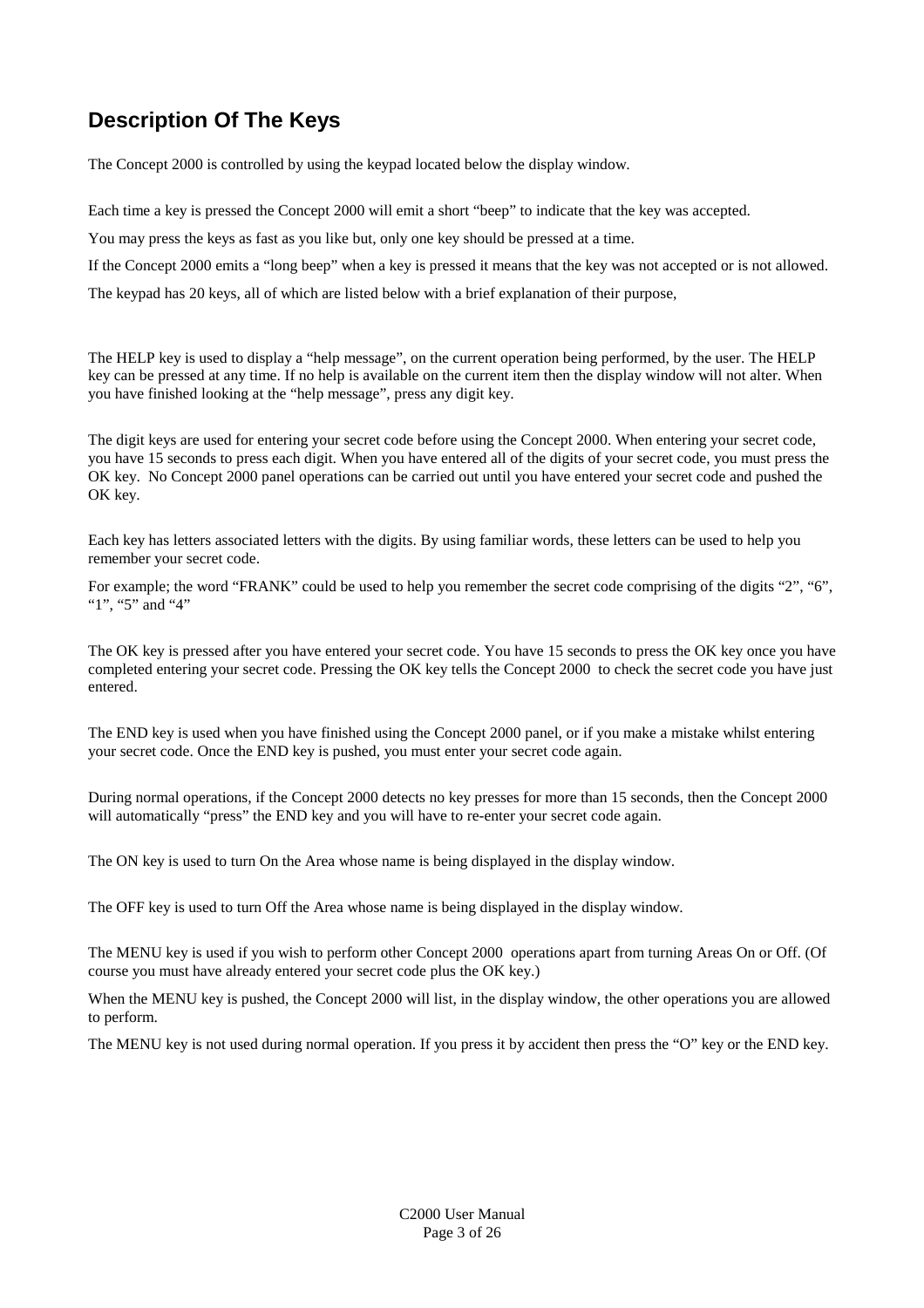The LEFT and RIGHT arrow keys are optionally used during normal operations to control scrolling messages in the display window. Each time the LEFT arrow is pushed, the scrolling message will start again from the beginning. If the scrolling is too fast, or too slow, use the RIGHT arrow to step the message one letter at a time, or, hold down the RIGHT arrow to speed up the scrolling message. Most scrolling messages will scroll 3 times.

You do not need to use these keys during scrolling messages if you do not want to. The speed of scrolling messages is set to your reading rate and when the scrolling message reaches the end it will start again, from the beginning automatically.

The UP and DOWN arrow keys are normally used by persons who are allowed to turn On or off more than one Area. If the Area name in the display window is not the Area you wish to turn On or Off then, pressing the UP or DOWN arrows repeatedly, the display window will show the names of all Areas that this User is allowed to operate.

The UP and DOWN arrow keys are also used in other Concept 2000 panel operations such as Review and Change Codes.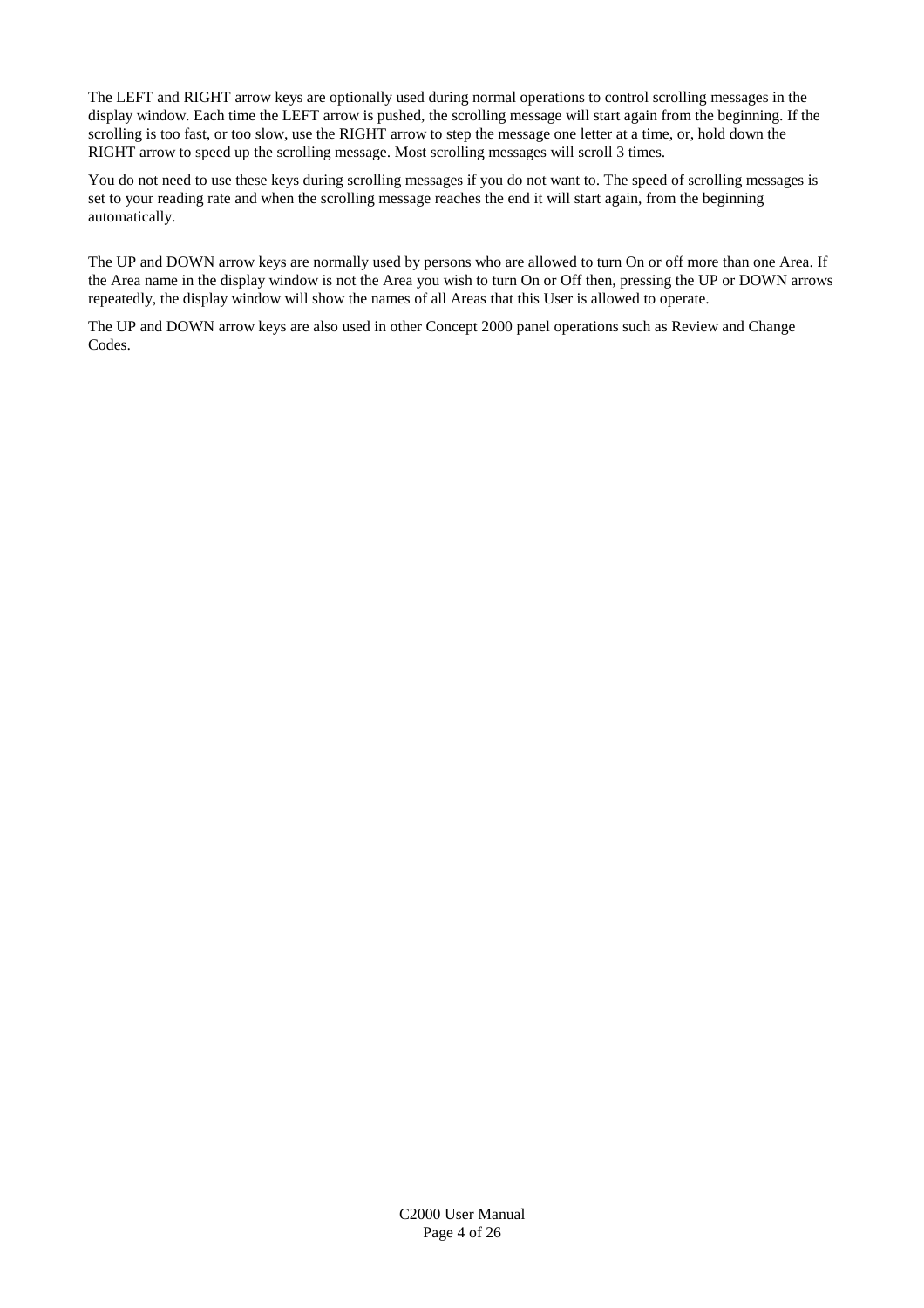# **Operating your System**

## *3.1 Turning An Area On Or Off*

The most common operation of the Concept 2000 panel is turning On or Off Areas. To turn On or Off an Area you must first enter your secret code then press the OK key.

As the digits of your secret code are entered the display window will show each digit as a "#" character:

If you make a mistake, press the END key and start again.

After the OK key is pressed, the Concept 2000 will work out who you are and will display a short greeting message such as:

After a few seconds, the Concept 2000 will work out and display which Area you would normally turn On and Off and whether that Area is currently On or Off.

For example:

You may now press either the ON key to turn the Area On, or the OFF key to turn the Area Off.

If you do not wish to turn the Area On or Off, you may finish panel operations by pressing the END key, or you may press the MENU key to perform other panel operations. (See "Other panel Operations")

Some Users may be allowed to control more than one Area. If you can control more than one Area, and the Area name shown on the display is not the Area you wish to control, then by pressing the up or DOWN arrow keys, the Concept 2000 will display all of the Area you are allowed to turn On or Off.

Alternatively, if you know the Area number you wish to operate, simply press the number of the Area you wish to control.

When the Area being shown is correct, you may press the ON key or the OFF key to turn On or Off that Area.

### *3.2 Multiple Area User*

Some Users may be asked which Area they wish to operate and the display window will show:

The second line of the display window will show all the Areas that you are allowed to turn On or Off. Simply press the number of the Area you wish to operate.

When an Area is turned On, the Concept 2000 will first check all of the Zones that are used to protect that Area and see that they are currently ready to be armed. (Sealed) If there is a problem with any Zone, the Concept 2000 will display the name of the faulty Zone so that the User may go and rectify the problem.

• For example; if "FRANKS SHED WINDOW' was open when "FRANK THRING" went to turn On "FRANKS SHED", then the Concept 2000 would display the following message:

"FRANKS SHED WINDOW is un-sealed. Please secure zone and press ON or press END"

FRANK THRING must go and shut the window and then try again by pressing ON. If FRANK took too long in shutting the window, he may have to start again by re-entering his User code.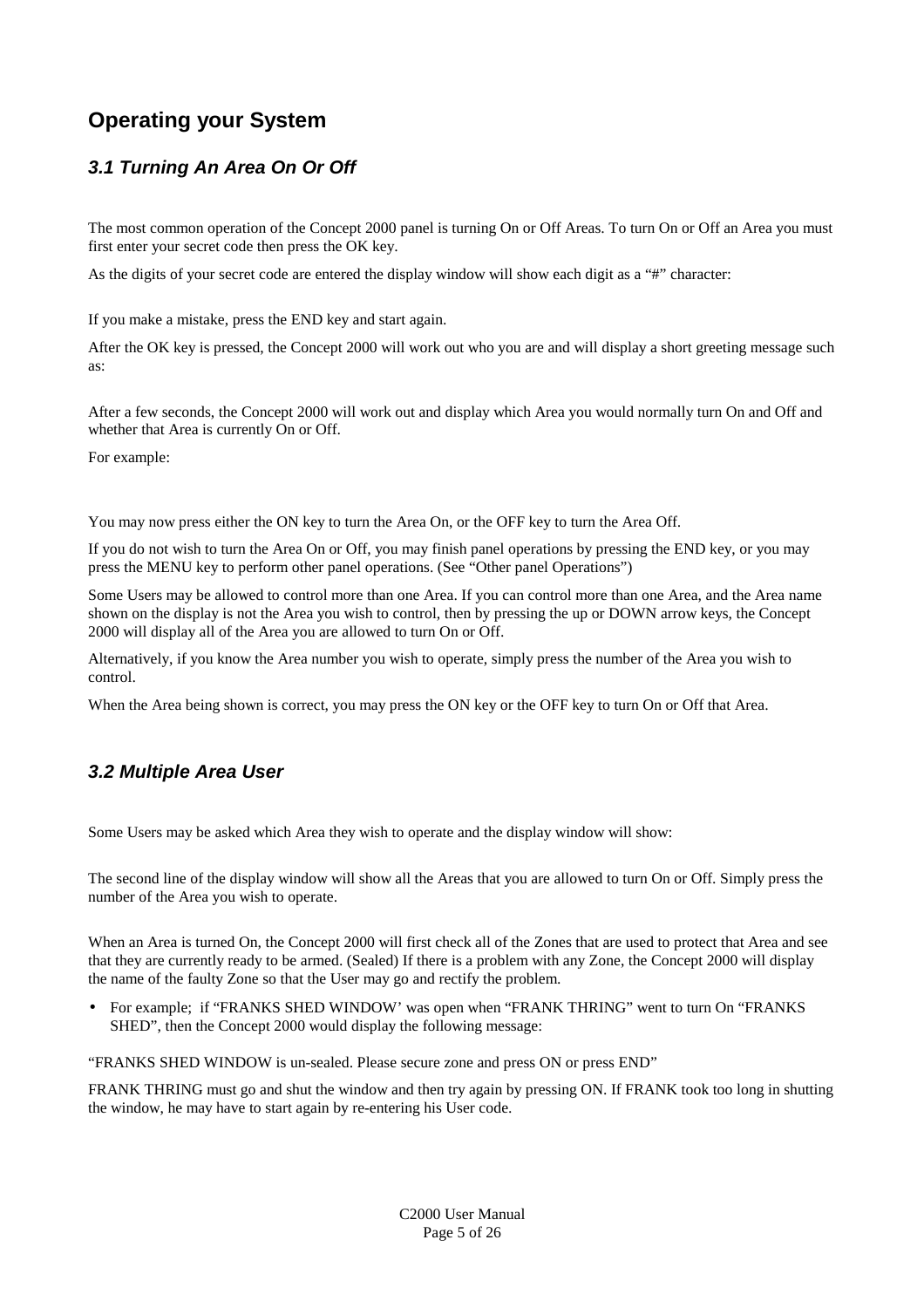### *3.3 Isolating Zones On Exit*

Some Users may be allowed to Isolate the un-sealed Zone which will then prevent the Zone from detecting movement for the period that the Area is turned On.

If FRANK THRING was allowed to Isolate Zones then the display would show:

! "FRANKS SHED WINDOW is un-sealed. Please secure zone and press ON or isolate this zone by pressing OK. Press END to abort"

FRANK THRING may go and shut the window and then try again by pressing ON or FRANK can Isolate FRANKS SHED WINDOW by pressing the OK key.

#### *3.4 Turning On/Off More Than One Area*

Some Users, who can operate more than one Area, may wish to turn On or Off all their Areas at once. This can be done by pushing the LEFT or RIGHT arrow keys when an Area is being displayed.

The display window will now show:

By pressing the ON key, all Areas you are allowed to control will automatically turn On, one by one, if they are Off.

By pressing the OFF key, all Areas you are allowed to control will automatically turn Off, one by one, if they are On.

If some of the Areas are already Off or On, then the Terminal will "beep" and the display window will show that the "Area is already Off", or, the "Area is already On".

#### *3.5 SPECIAL AREAS - AREA 0 AND AREA 9*

The Concept 2000 has ten (10) Areas which may all be turned both On and Off. These Areas are numbered from 0 to 9 and all have names so that you can easily recognize which Areas they are.

Area 0 and Area 9 are two special Areas that are normally turned On at all times.

Area 0 is often named "TAMPER AREA" whilst Area 9 is often named "SYSTEM AREA". Both of these Areas are used to protect the Concept 2000 from any un-authorized tampering.

If an alarm occurs in Area 0 or Area 9, then the Area may be turned Off to silence the sirens if they are sounding. If sirens are not sounding, then you needn't turn Off the Area but rather just acknowledge the Alarm. (See "Acknowledging alarms" )

A User must be able to control Area 0 and Area 9 before "Tamper Area" or "System Area" alarms can be acknowledged.

You must remember to turn Area 0 and Area 9 back On. If they are not turned On, the Concept 2000 will be vulnerable to tampering and SYSTEM SECURITY WILL BE SEVERELY COMPROMISED.

When turning on Area 0 or Area 9, any problems will be displayed if they are present.

DO NOT TURN ON AREA 0 OR AREA 9 IF A PROBLEM IS DISPLAYED, WITHOUT FIRST RECTIFYING THE PROBLEM.

• Note: If the OK key is pressed, when a problem is displayed, you will cause an alarm immediately which may sound the sirens.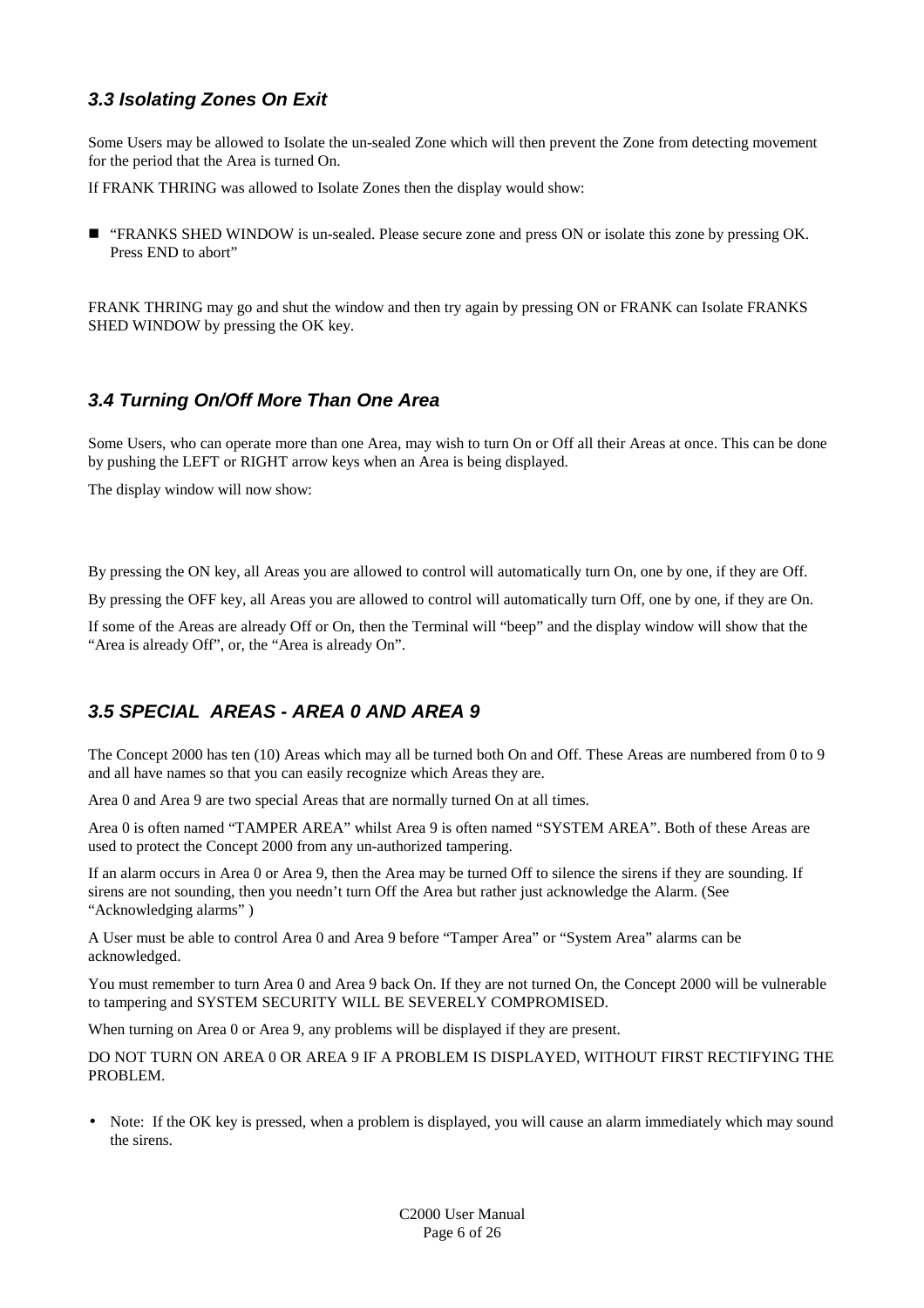## *3.6 ACKNOWLEDGING ALARM MESSAGES*

When an alarm occurs in an Area which is turned On, the Concept 2000 will often display an alarm message on the Terminal. The alarm message will identify the name of the Zone which caused the alarm and the name of the Area that contains the alarmed Zone.

The alarm message will be continuously displayed, in the display window, until the alarm message has been acknowledged by a User.

Any User can acknowledge the alarm message as long as that User can control the Area in which the alarm occurred. The User simply enters their secret code and then presses the OK key to acknowledge the alarm.

The User will often want to turn the Area Off so that he/she can gain access. Because you need to enter your secret code and press OK before you can turn the Area Off, any alarm messages for that Area will be automatically acknowledged.

If more than one alarm occurs in a single Area, only the last Alarm is displayed.

If alarms occur in more than one Area, then each alarm needs to be acknowledged separately.

### *3.7 TURNING OFF SIRENS*

If an alarm occurs in an Area that is programmed to sound the sirens, the sirens will sound for 10 minutes (or the time set by the Installer) before turning Off automatically. The sirens can be turned Off earlier by any User simply entering their secret code and pressing the OK key as long as that User is allowed to operate the Area which caused the sirens to sound.

#### IMPORTANT; THE SYSTEM HAS NOT BEEN TURNED OFF.

YOU HAVE ONLY TURNED THE SIRENS OFF. IF ANOTHER ALARM OCCURS THEN THE SIRENS WILL OPERATE AGAIN. YOU MUST TURN THE AREA WHICH CAUSED THE ALARM OFF TO PREVENT FURTHER SIREN ACTIVATIONS.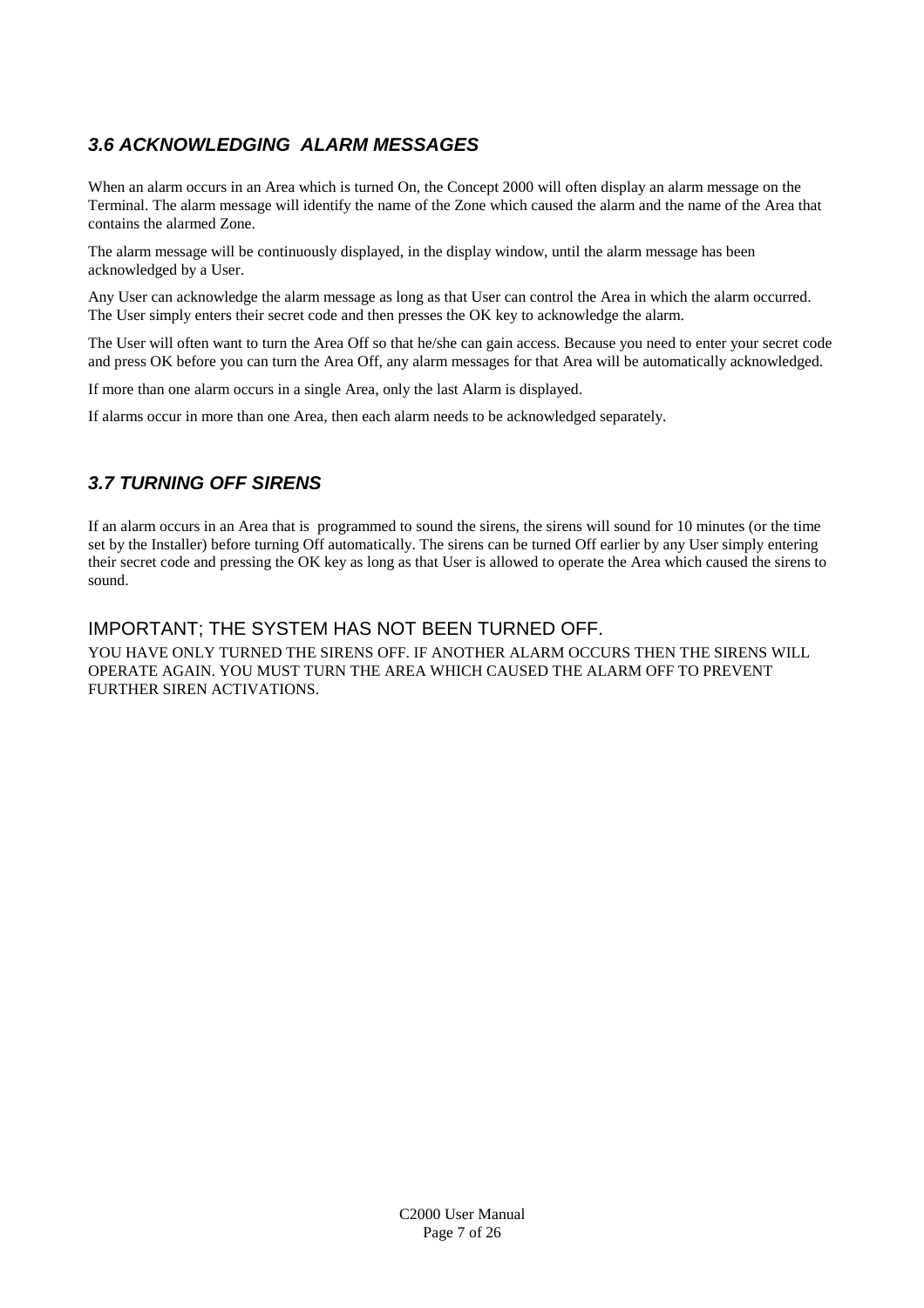# **OTHER PANEL OPERATIONS**

When your secret code is entered and the OK key is pushed, the Concept 2000 assumes that you wish to turn On or Off an Area. Sometimes you may wish to perform some other panel operation.

### *4.1 MENU*

To perform another panel operation, other than turning On or Off Areas, you must press the MENU key first.

When the MENU key is pushed, the Concept 2000 will display what other operations you are allowed to perform. The operations available may be different from User to User.

Listed below are all of the possible panel operations available other than the turning On and Off of Areas:

#### • 0 AREA ON/OFF

This option will return the User from the Menu options back to Area On/Off operations.

• 1 REVIEW PAST EVENTS.

This option is used to inspect the Concept 2000 memory to see, for example, what alarms have occurred or who has been turning On or Off Areas.

#### • 2 CHANGE CODES.

This option is used to alter or delete existing User codes in the Concept 2000 system or to add new User codes.

- 3 ISOLATE ZONES This option allows individual Zones in the Concept 2000 system to be isolated prior to turning On an Area.
- 4 WALK-TEST AN AREA

This option allows a User to Walk-test an Area so as to check the operation of all Zones within the system.

#### • 5 SET TIME AND DATE.

This option allows the User to set the Time and the Date for the Concept 2000 system.

• 6 ENABLE DEADMAN.

This option allows the User to turn on and off the Deadman feature. (See "Using the Deadman facility")

• 7 PROGRAMMING.

This facility is not used in the day to day operations of the Concept 2000 system and is only accessible by the Installer during the programming of the system.

• 8 MENU CALL-BACK.

This will cause the Concept 2000 to dial the pre-programmed Call-Back number used to contact the Installer's Service Center. Only use this option when instructed by the Installer. Only the Master User or Installer can operate this option.

\*Note: You may go back to turning On or Off Areas by pressing the "0" key.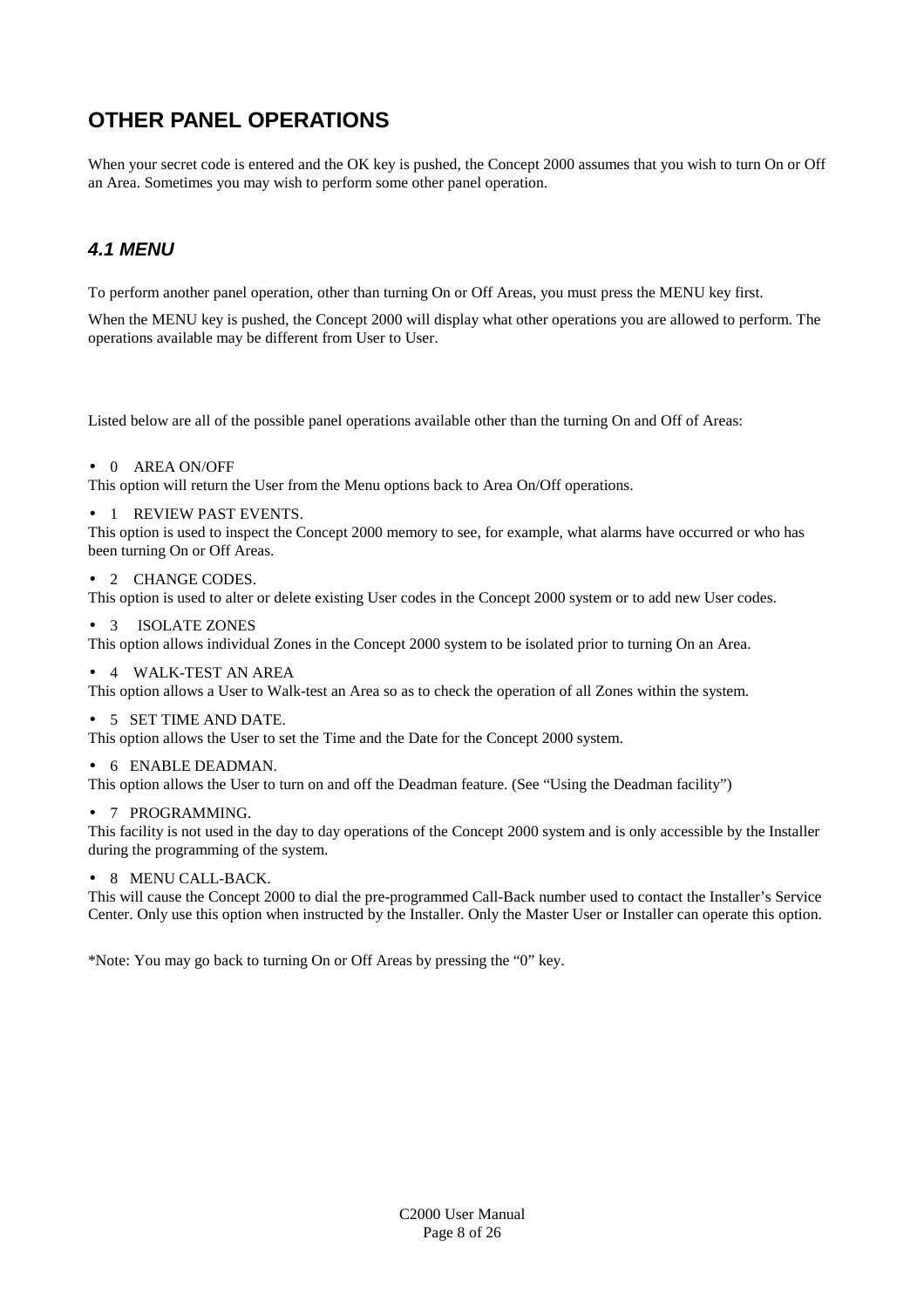# **REVIEW MEMORY**

Review is used to inspect what your system has been up to while you were not using it.

After pressing the MENU key, press the "1" key.

The display window will now show the last item which was entered in the review memory. The first line will show the date and time, to the nearest second, that the event occurred. The second line will show the actual event and will often be scrolling.

Use the UP arrow to go backwards through review memory and inspect earlier events. One key- press of the UP arrow is one review event.

Use the DOWN arrow to go forward through review memory and inspect more recent events. One key -press of the DOWN arrow is one review event.

The LEFT and RIGHT arrows can be used to control the scrolling if you wish.

Each time the LEFT arrow is pushed, the scrolling message will start again from the beginning.

If the scrolling is too fast, or too slow, use the RIGHT arrow to step the message one letter at a time, or hold down the RIGHT arrow to speed up the scrolling message.

When you are finished using the Review facility, press the END key if you are finished using the Concept 2000, or press the MENU key to perform another Concept 2000 function.

\*Note: At any time the user may press HELP for help on review.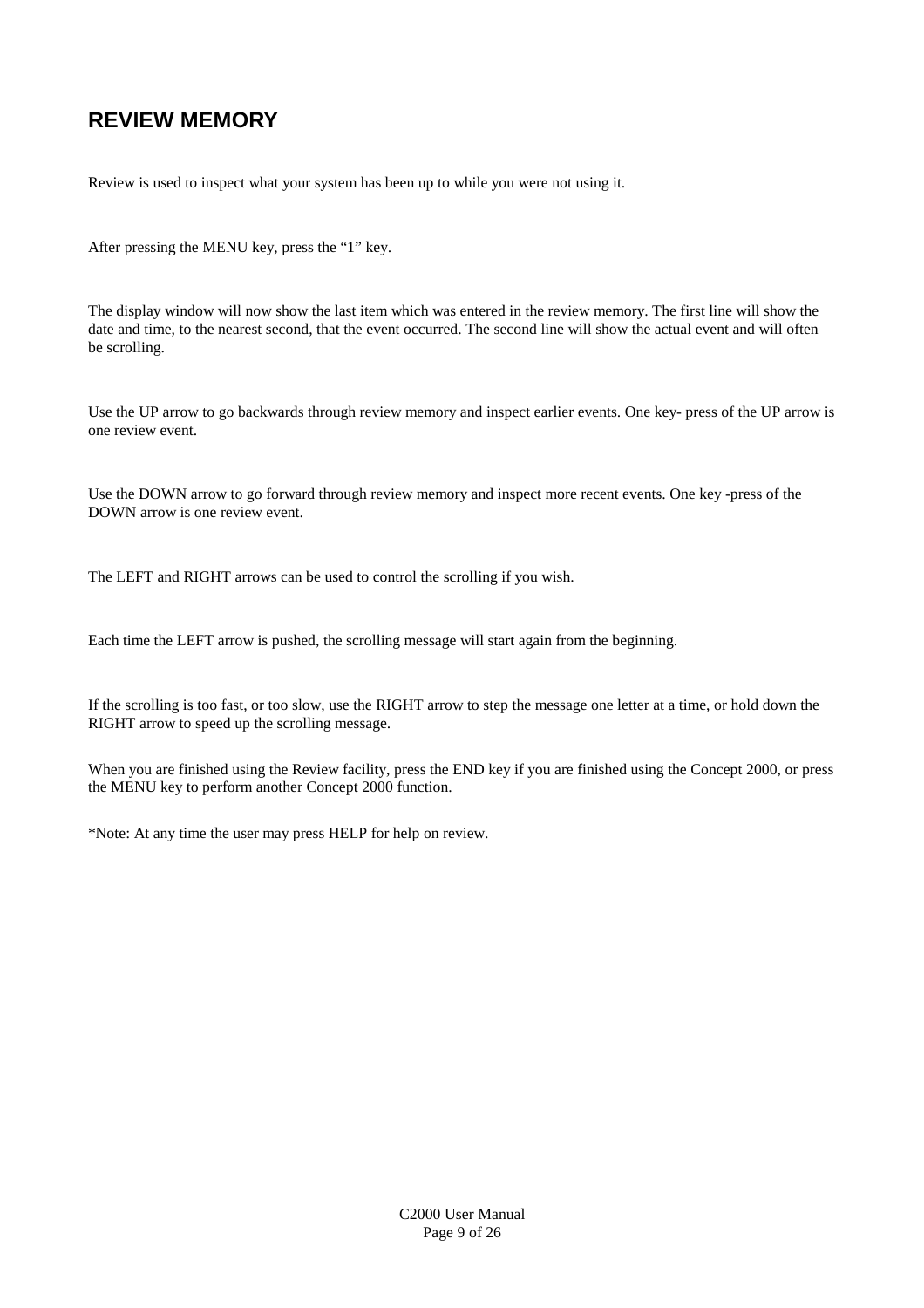### *5.1 SEARCHING FOR AN EVENT IN REVIEW*

Sometimes you may wish to find a particular review event that may have occurred many days ago. To save looking at all review events, which may have occurred after the particular event you are looking for, the Concept 2000 can automatically search for a particular event.

The digit keys from "0" to "8" can be pressed to search backwards through review memory for specific items. Each time a digit key is pressed the review memory is searched backwards for that item. If the item is not the desired one then press the same digit key again to resume searching for the next event.

When the start of review is reached, press the "8" key to go to the end of review so you can search backwards again if you wish.

The possible search items are:

- 0 …… Jump to the first Review item saved. (Start of review)
- 1 ……. Search for he last Alarm or Restore which occurred.
- 2 ……. Search for the last Isolate of a Zone.
- 3 ……. Search for the last User to log on to a terminal.
- 4 ……. Search for the last time Sirens turned on or off
- 5 ……. Search for the time an Auxiliary turned on or off.
- 6 ……. Search for the last lock operation.
- 7 ……. Search for other Miscellaneous items.
- 8 ……. Jump to the last Review item saved. (End of review)

#### *5.2 REVIEW MEMORY SIZE*

Pressing the "9" key will cause the Concept 2000 to display how many items the review memory can hold.

The number of items it can hold depends on the number of User codes and the number of Zones in the system. When the review memory fills the oldest event will be forgotten, on an event by event basis, each time a new event is saved.

#### *5.3 CONDENSED MODE*

When skipping through Review, searching for certain events, it may be convenient to have the Review information condensed so that it is easy to read. If the OK key is pushed whilst you are in Review, then the Review format, in the display window, will be condensed with no scrolling messages.

Pressing the OK key a second time will cause the normal Review format to be displayed.

C2000 User Manual Page 10 of 26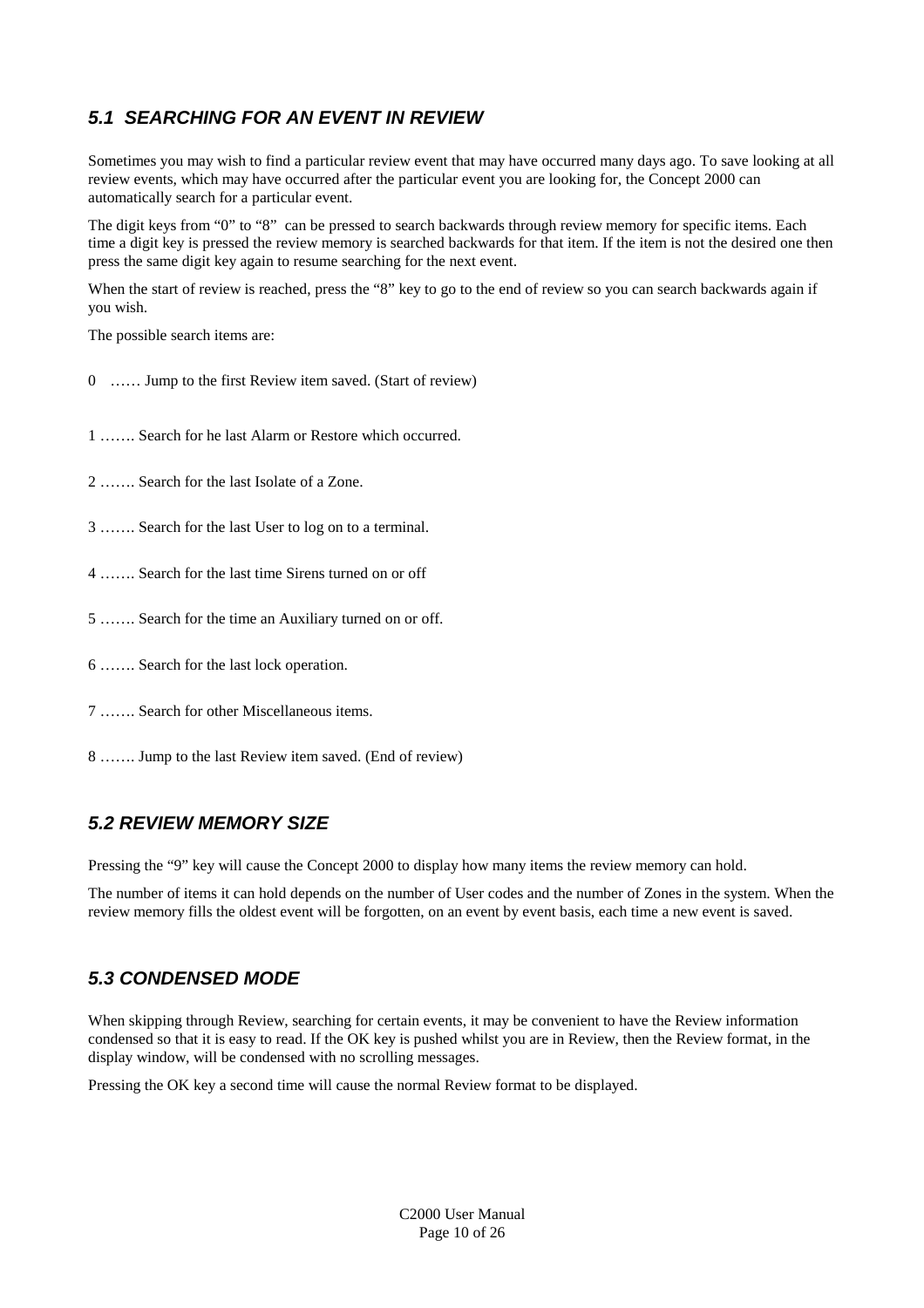# **CHANGE CODES**

All Users who are allowed to operate your Concept 2000 panel are issued numbers from000 to 016.

• Note: Some systems may allow up to 96 Users and others to 512.

Each User has their own name and their own secret code. One of the Users has to be given the responsibility of setting up and making the required changes to User codes.

The User with this responsibility is User 000 and is referred to as the MASTER USER.

When User 000 presses the MENU key, one of the options available to him/her is:-

"2 = Change Codes"

If Users are to be altered, or more Users added, then User 000 selects this option.

When Change Codes is first entered, the display window shows:

Either enter the specific User number to alter, using the digit keys, or press the OK key to proceed with the displayed User number.

- For the following options, pressing the OK key will advance to the next question
- Pressing the LEFT arrow will go back to the previous question.
- Pressing the UP or DOWN arrows will display the current question for other User numbers.
- For Yes/No questions, press the "9" key for "Yes" and any other digit key for "No".
- Note: A "No" is displayed as a "Blank".

After selecting a User number to inspect or alter, the first item to enter is the User's name.

This option allows the User's name to be inspected or altered. The digit keys and the LEFT & RIGHT arrows can be used to alter the displayed name.

• Note: The example used is User 002.

To select a letter, press the appropriate digit key where the desired letter appears. Press this key repeatedly until the correct letter is displayed. Press the RIGHT arrow to advance to the next letter or the LEFT arrow to go back to the previous letter.

- Pressing the OFF key clears the display.
- Pressing the ON key clears the display to the right of the cursor.
- A "space" is located with "9" key.
- Miscellaneous punctuation is located with the "0" key.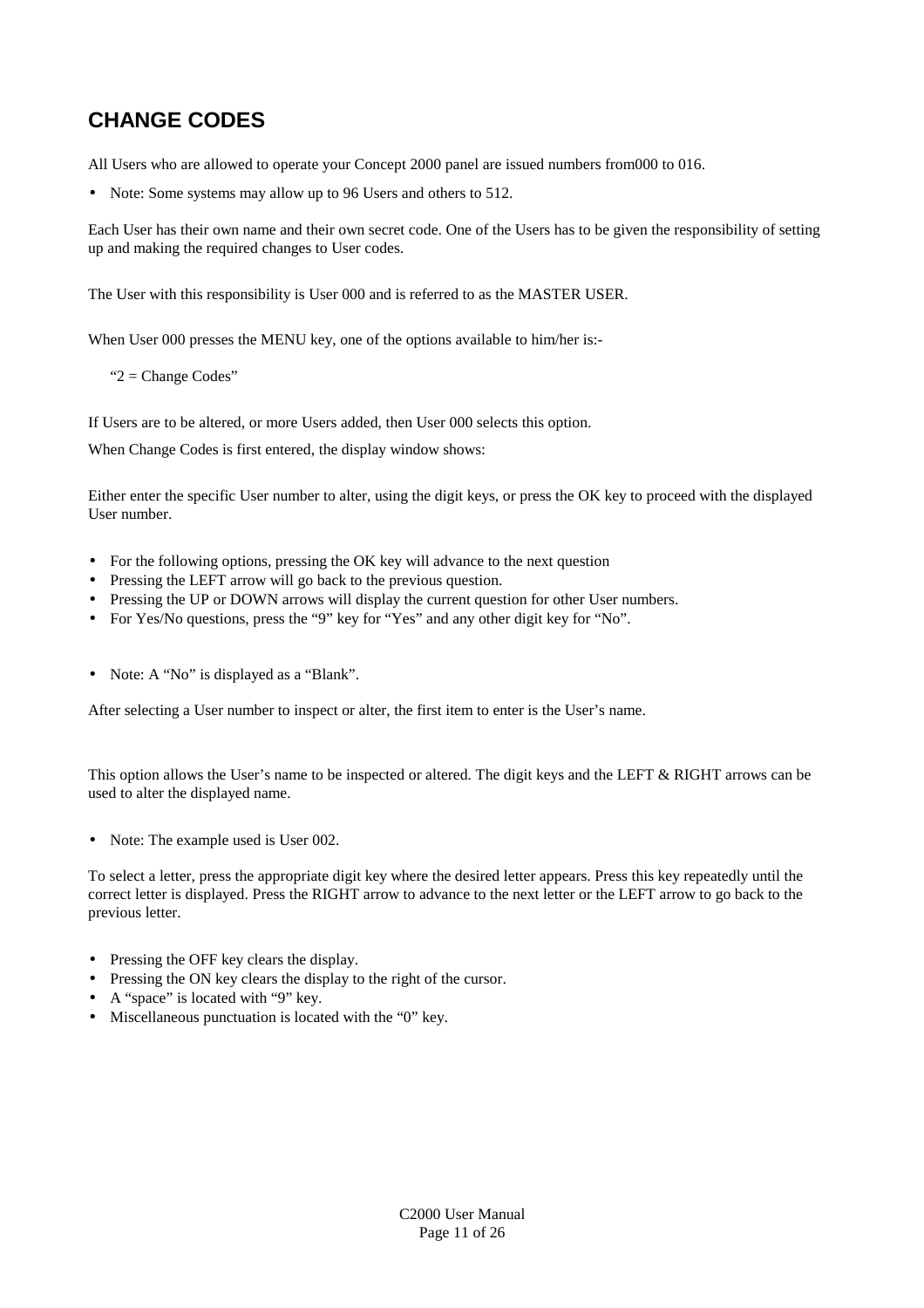The secret code may now be entered for this User number.

All digits "0" to "9" are allowed and the secret code may be 1 to 8 digits in length.

• Note: the actual numbers contained in the secret code are only displayed if you are inspecting or altering your won code. If you are not altering your own secret code the numbers are displayed as "#". This allows individual Users to keep their secret code private from User 000.

This option determines which of the Concept 2000's eight Areas this User number is allowed to control.

• Note: User 000 is also allowed to control Area 0 and Area 9. (See "Special areas - Area 0 and Area 9")

This option determines if this User is allowed to Isolate Zones, which belong to the Areas controlled by this User. This option only applies to the "Isolate zones" option in the MENU.

• Note: This question is not asked for User 000.

This option determines whether this User is allowed to inspect Review memory and scroll through the review events.

• Note: This question not asked for User 000

All Users may turn On Areas that they are allowed to control. This option allows some Users to turn Areas On but not Off.

• Note: This question is not asked for User 000.

If programmed "Y", then this User can turn On the Deadman alarm feature. (See "Using the Deadman facility")

• Note: This question not asked for User 000.

Normally, only User 000, the Master User, is allowed to alter or issue other User codes, however, other responsible Users may also be allowed to perform this function if this option is programmed "Y".

Other Users given this privilege may never alter User 000 or User 001.

• This question not asked for User 000.

The Concept 2000 has two special Areas called Area 0 and Area 9. Answering "Y" to this option allows this User to operate these special Areas. (See "Special Areas- Area 0 and Area 9")

• Note: This question not asked for User 000.

When a User attempts to turn On an Area, any un-sealed Zones in the Area will be displayed in the display window. If this option is "Y", then this User may Isolate any un-sealed Zones by pressing the OK key.

> C2000 User Manual Page 12 of 26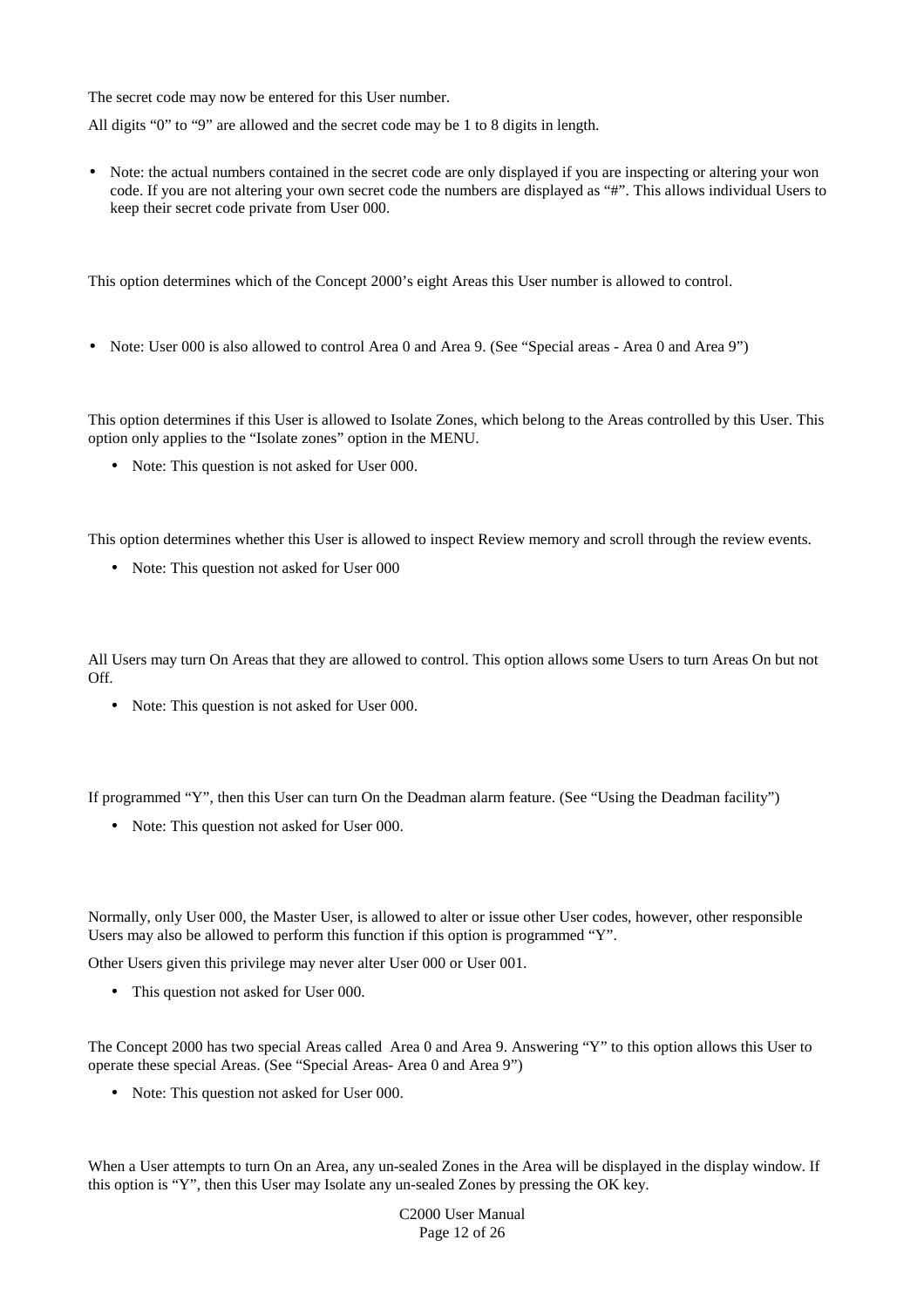If this option is set to "N", then the Area with the un-sealed Zones cannot be turned On by this User until the offending Zones are secured.

• Note: This question not asked for User 000

This option determines whether this User is allowed to perform Walk-testing of Areas under his/her control. (See "Walk-testing an Area")

• Note: This question not asked for User 000

Your Concept 2000 may have been configured to include up to 5 different time zones which may b employed to prevent certain Users from using the system outside the times specified by the time zones.

If a "Y" appears under one of the five time zone digits, then this User code will only operate during the hours programmed to that time zone.

A User may be associated with more than one time zone. When more than one time zone is selected, then the User code will operate during any of the time zones specified. Check with your Installer as to whether time zones have been set up.

For example:

Time zone #1 - 09:00 AM to 17:00 PM, Mondays to Fridays.

Time zone #2 - 10:00 AM to 13:00 PM, Saturdays only.

• Note: This question not asked for User 000.

This option is normally set to "Y". This will cause the Concept 2000 to assume that the Area you wish to turn On or Off is the Area that you would commonly operate from the Terminal at which you are standing and where you have just entered your secret code.

Your Installer will set up what common Areas relate to each Terminal location.

If this User is only allowed to un-lock doors and not allowed to turn On or Off Areas, then answer "Y" to this question. (See "Operating door-locks")

• Note: This question not asked for User 000

This option has been set aside for future expansion of the Concept 2000. Leave this option set to "N".

• Note: This question not asked for User 000

Any User number, with the exception of User 000, may be defined as a Duress code. A Duress code works identically to a normal User code, with the exception that a Duress alarm is raised, which may optionally contact a Central Station. Every User may have their own Duress code, or alternatively, a few User codes may be set aside as common Duress codes.

- For example: 999,00000,11444, or something less obvious.
- Note: This question not asked for User 000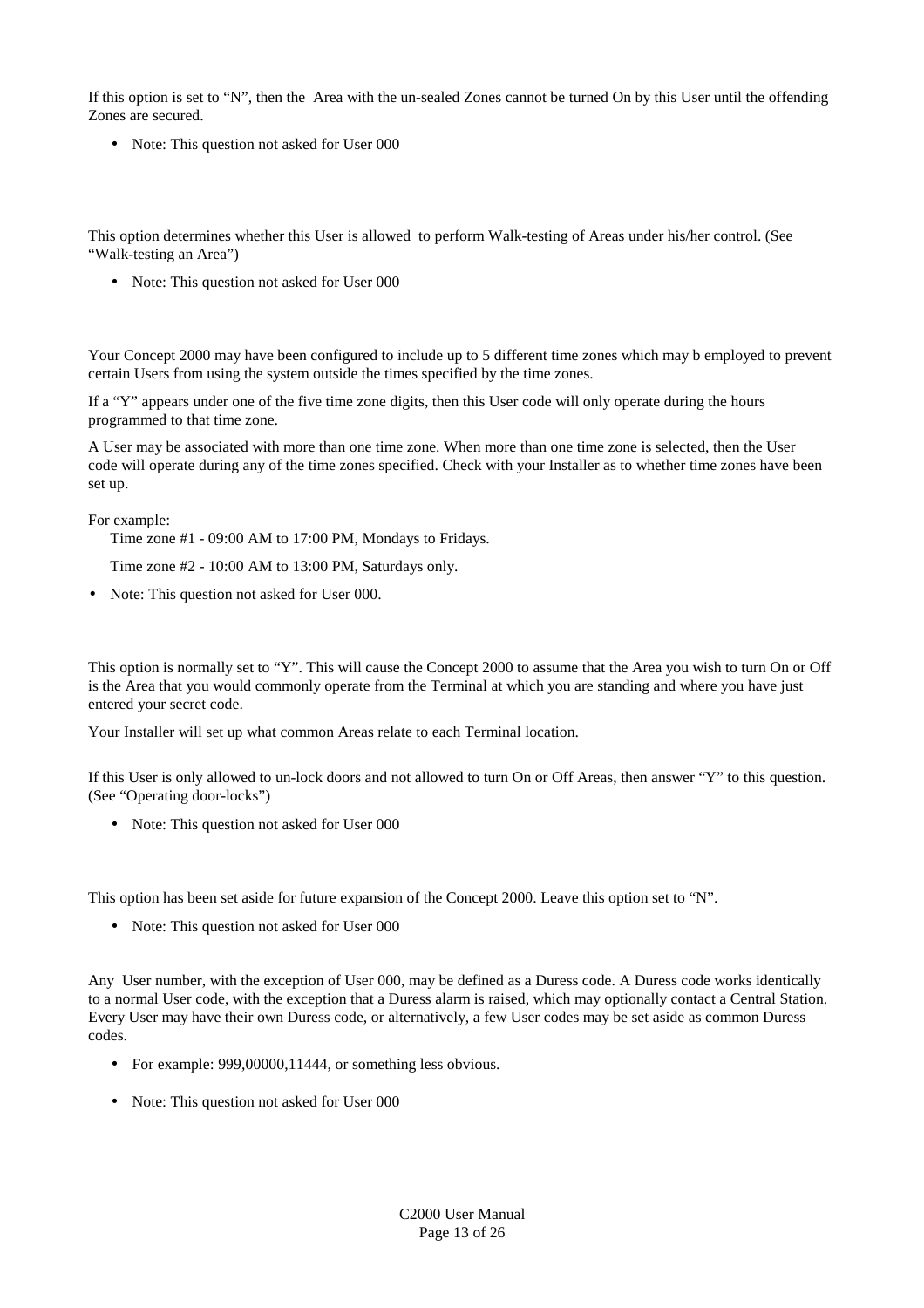When the Concept 2000 needs to display more than one screen of information, the second line of the display window is scrolled. The scrolling may always be controlled by, pressing the LEFT arrow to re-start scrolling, or the RIGHT arrow to scroll letter by letter. Holding the RIGHT arrow pressed will speed up the scrolling.

This option allows the default scrolling rate to alter depending on the current User operating the system. Scrolling speed may be set between 1 and 8 characters a second. A good average to choose is 5 to 7 chars/sec.

#### *6.1 User 999 - The Master User*

User 999 is the most powerful User in the system. He/she can perform any panel operation except Concept 2000 programming. The secret code of User 000 is the single most important code in the system and must be treated as if it were the combination to a vault.

DO NOT LOSE OR FORGET THE MASTER CODE.

### *6.2 USER 001 - THE INSTALLER*

Programming of the Concept 2000 can only be performed by User 001. User 001 is normally assigned to the Installing Company. User 000 cannot alter User 001 code options. Like-wise, User 001 cannot any other User code options although can access Programming options ect.

#### *6.3 DIS-ABLE USER 001*

After the completion of the Concept 2000 installation, setting this option to "Y" prevents the Installer from accessing system both locally and via the telephone line, (except if the system is monitored). If User 001 ( normally the Installer ) wishes to alter your system, he/she must first ask the Master User to set the above option to "N".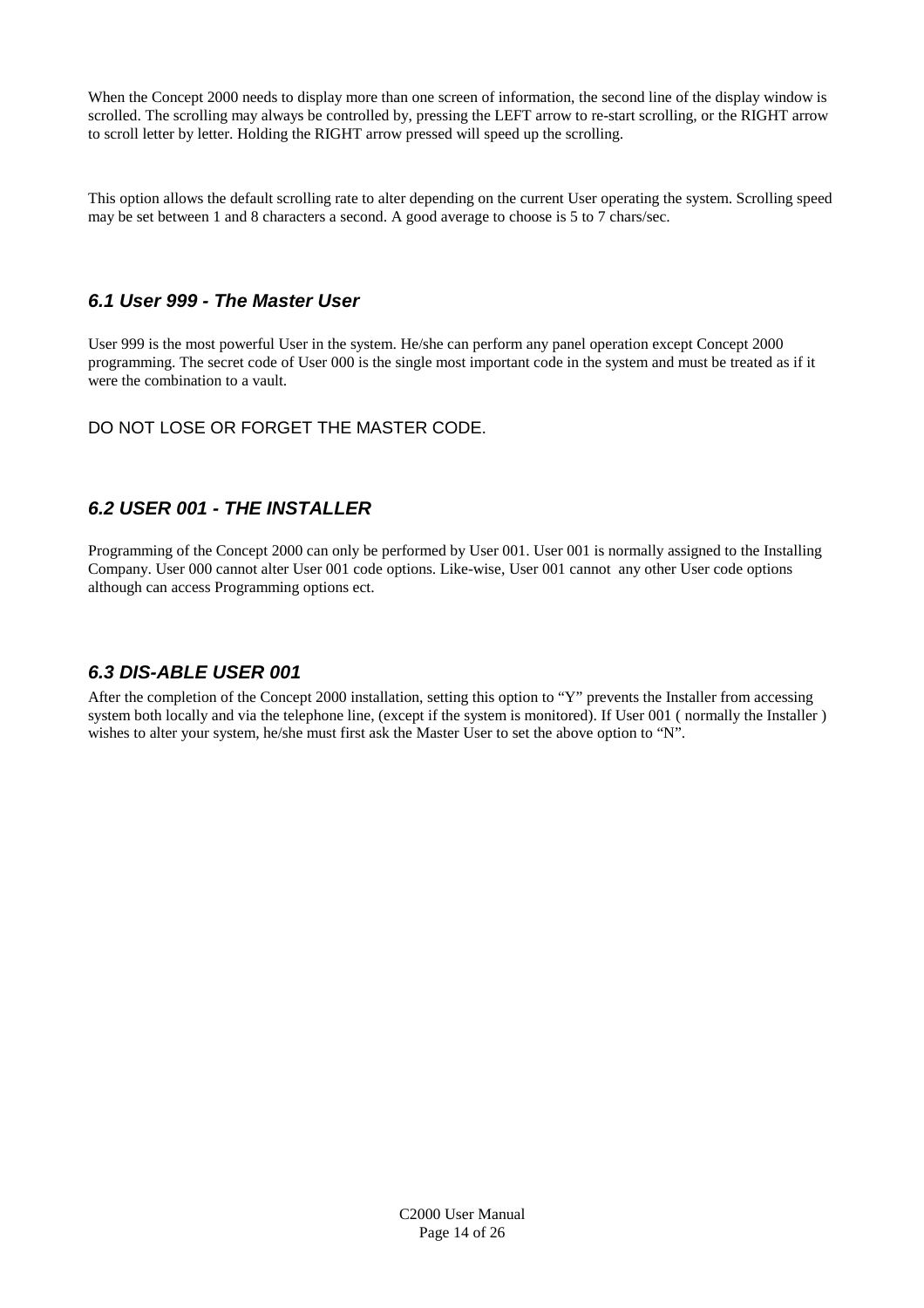# **ISOLATE ZONE/INPUT**

Certain Users may be allowed to Isolate Zones via the Concept 2000 's MENU options

• Note: To Isolate a Zone the Area(s) which that Zone is in, must be OFF.

When a Zone is Isolated and the Area containing that Zone is turned On, the Zone will be ignored for the rest of the time that the Area remains On. When the Area is turned OFF again, the Isolated Zone will automatically be re-installed and no longer be ignored.

The opposite for a Zone being Isolated is for the Zone to be Enabled.

The normal operating condition is for all Zones to be Enabled so that when an Area is turned ON, the Zones belonging to that Area will operate.

Isolating Zones using this method is designed as a temporary fix to a problem only.

• For example: If a detector has been accidentally knocked off a wall, that Zone may be Isolated prior to it being fixed.

To Isolate a Zone, press the MENU key followed by the "3" key.

The display window will show:

Select the number of the Zone that you wish to Isolate, by using the digit keys, and then pressing the OK key.

The display window may show:

or

The first line, of the display window, shows whether that Zone is currently Enabled (normal setting) or is currently Isolated.

The second line, of the display window, shows the name of the selected Zone.

If the Zone is Enabled you may Isolate it by pressing the OFF key.

If the Zone is Isolated you may Enable it by pressing the ON key.

Often, the User will only know the name of the Zone to be Isolated or Enabled. By using the UP or DOWN arrows, the names of all the Zones can be quickly checked until the right Zone name appears on the second line.

Pushing the OK key will prompt the User for another Zone number.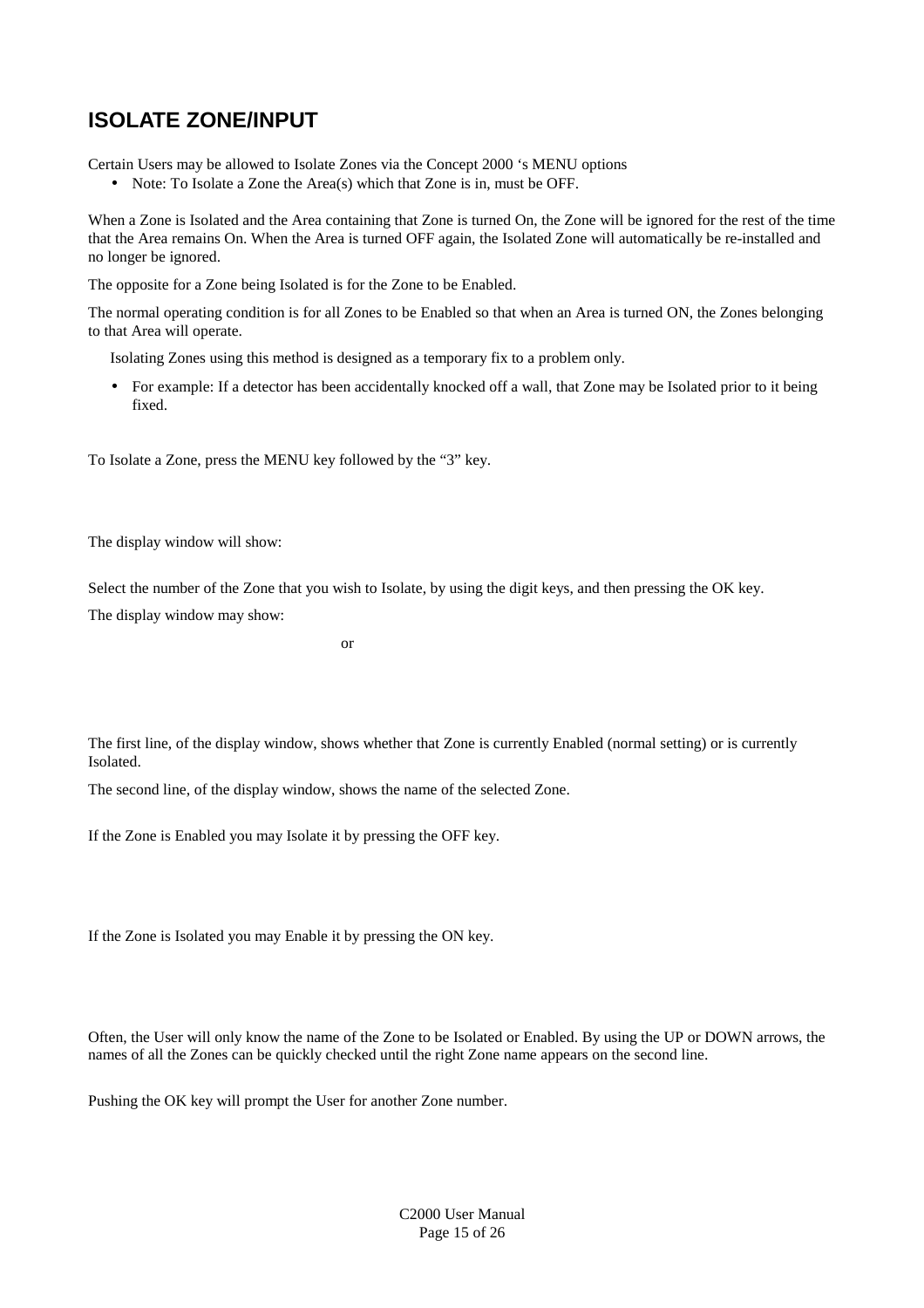When you are finished, press either the MENU key or the END key.

User 000 will be asked a preliminary question after the MENU and "3" keys are pushed.

Press the "1" key.

The "2" key should only be used under instruction from your Installing company.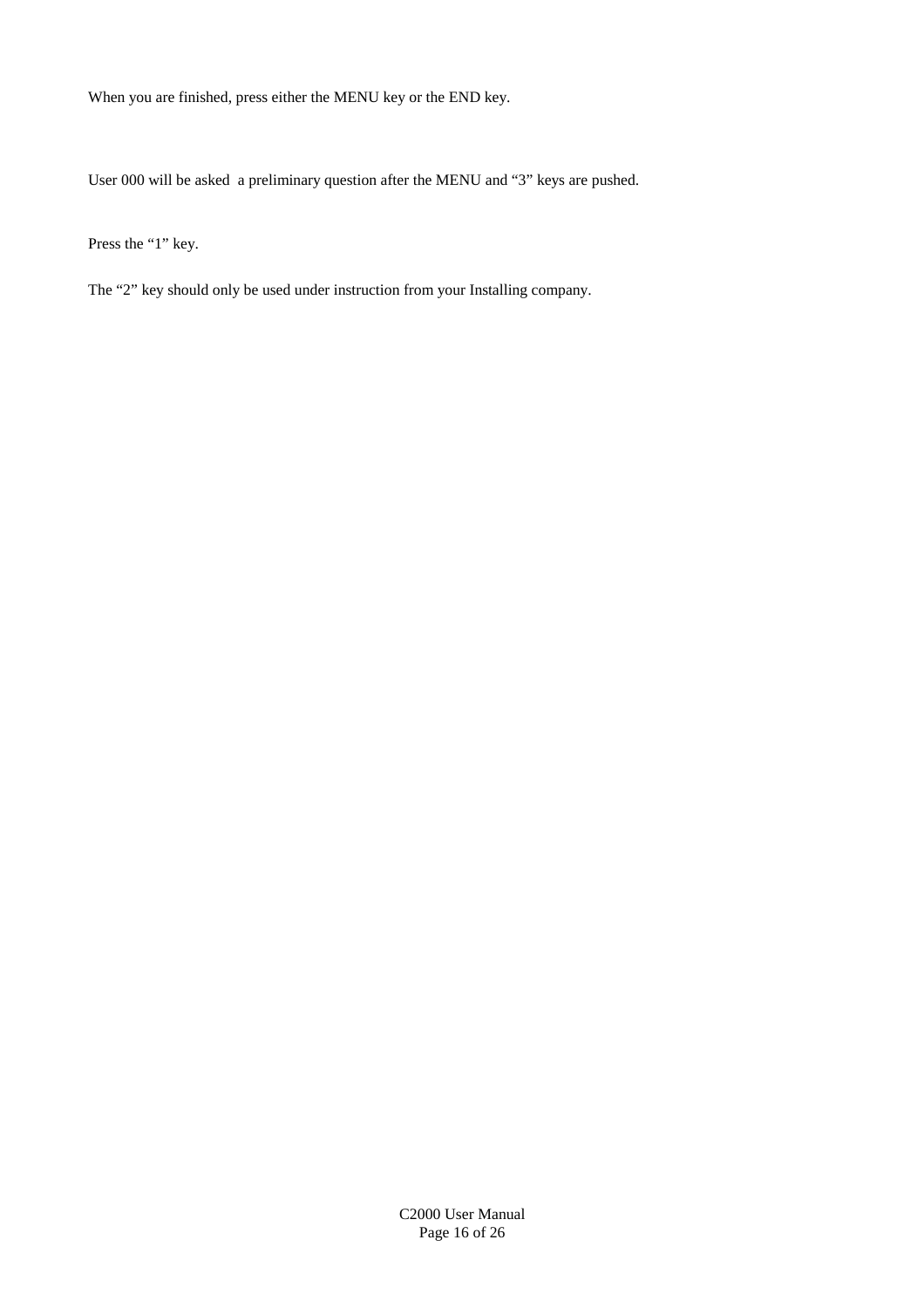# **WALK-TESTING AREAS**

It is prudent to regularly check that all Zones within an Area are fully operational, Some Insurance requirements insist that this type of test is performed on a regular monthly basis.

### *8.1 SINGLE AREA USER*

All Zones within an Area can be checked when the Area is OFF by pressing the MENU key, then the "4" key.

The display window will show the mane of the Area being tested.

For example: The display window may show:

The User now walks around the Area (FRANKS SHED) and deliberately alarms every Zone used to protect that Area. As each Zone is alarmed, the Terminal will emit a short "beep". You may take as long as you like to Walk-test an Area. When all Zones have been alarmed, the User now presses any digit key on the key-pad.

If all Zones protecting that Area have operated correctly, the display window will show:

The User may now either press MENU, to select another Concept 2000 operation, or press END if finished with the Concept 2000.

If one or more Zones were not alarmed whilst Walk-testing the Area, the display window will show:

The User may now repeatedly press any digit key to display the names of all Zones that failed the Walk-test.

When the failed Zone(s) have been identified, press the OK key to resume Walk-testing and proceed to alarm the Zone(s) that failed the first time.

On return to the T4erminal, again press any digit key to see if the Walk-test passed.

When you are finished Walk-testing, whether the test passed or failed, press the END key or the MENU key.

### *8.2 MULTIPLE AREA USERS*

Some Users are allowed to Walk-test more than one Area. These User will be asked which Area they wish to test proir to the start of the Walk-test'

The second line, of the display window, will list all the Areas which may be Walk-tested by this User.

Simply press a digit key corresponding to the Area you wish to test and follow the same procedures listed for a single Area User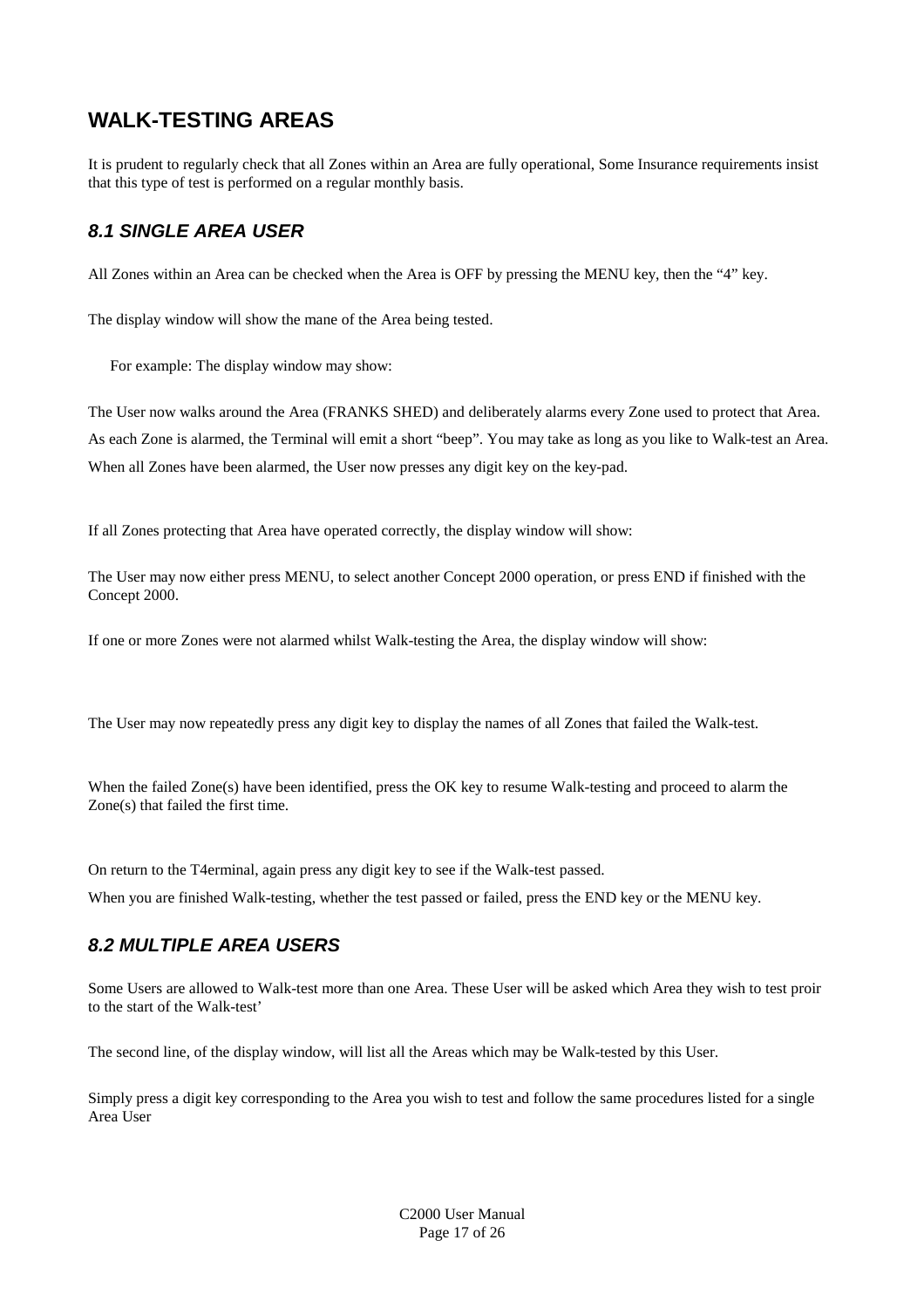# **ADJUSTING THE TIME AND DATE.**

The Concept 2000's Time and Date can be set by the Master User. Some Central Stations will automatically perform this task for you when the system is monitored.

First press the MENU key, followed by the "5" key.

• Note: Only User 000 may perform this function.

The display window will show:

The second line shows the time, to the nearest minute, when Set time/date was entered.

By using the LEFT arrow, the RIGHT arrow and the digit keys, the time and date may be adjusted to the correct settings.

Now press the OK key to save the new time and date.

At the instant the OK key is pushed, the seconds are set to zero and the Concept 2000 automatically returns the User to the menu.

#### *9.1 CLOCK CORRECTION*

Sometimes, the Concept 2000 clock maybe running slightly fast or slightly slow.

The clock can be corrected by pressing the UP or DOWN arrow keys when setting the time and date.

The display window will now show:

The current clock correction can be adjusted by repeatedly pressing the UP or DOWN arrow keys to achieve the desired amount of seconds.

- For example: If the clock is running fast by 10 seconds per week then adjust the current clock correction down by 10 seconds a week. (-10 s
- If the clock is running slow by 10 seconds per week then adjust the current clock correction up by 10 seconds a week.  $(+ 10 \text{ secs})$

When the clock corr4ection has been adjusted, press the LEFT or RIGHT arrow keys to go back to the set time and date display.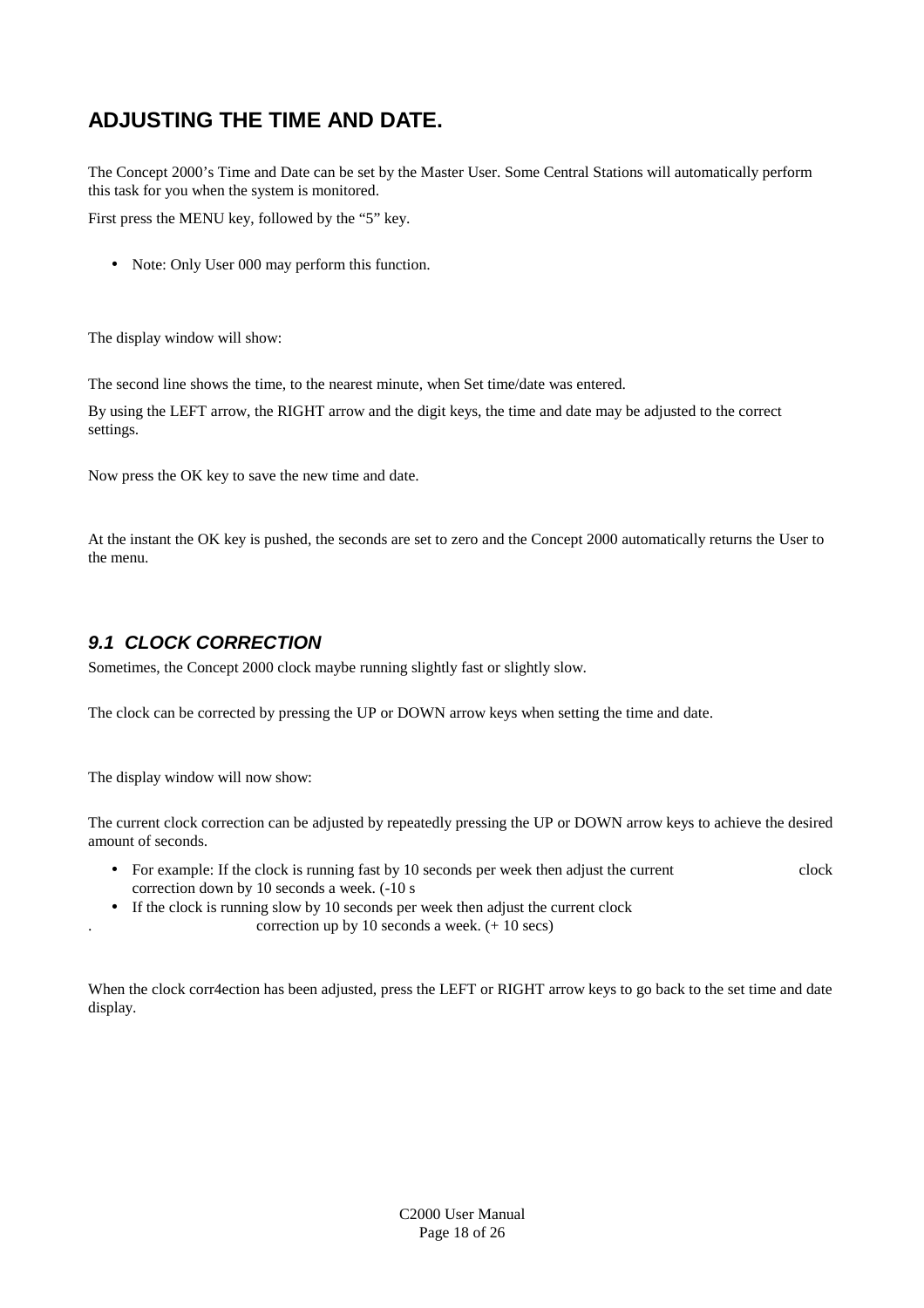# **USING THE DEADMAN TIMERS**

The Deadman facility is used so the Concept 2000 system can "keep an eye" on personnel working in the vicinity of a Concept 2000 Terminal.

The Deadman facility can either be enabled or dis-enabled, on a per terminal basis, by first pressing MENU, followed by the "6" key.

The display window will show:

The User may now select which Terminal(s) in the Concept 2000 system will have the Deadman facility enabled by placing a "Y" under the respective Terminal number

If no Deadman facility is required, then set all Terminals to "N".

When the Deadman facility has been enabled for one or more Terminals, those Terminals will act as follows:

• If the Terminals with Deadman enabled do not have had a valid User. code entered for at least 30 minutes, all Terminals, with the Deadman

facility enabled, will continuously "beep" and display the message:

If a valid User code is not entered at any of the Deadman Terminals within 60 seconds, a Deadman alarm will be raised which may optionally report to a Central Station.

• Note: The 30 minute time, referred to above, is programmed by your Installer to be any time period between 1 minute and 4 hours, 15 minutes.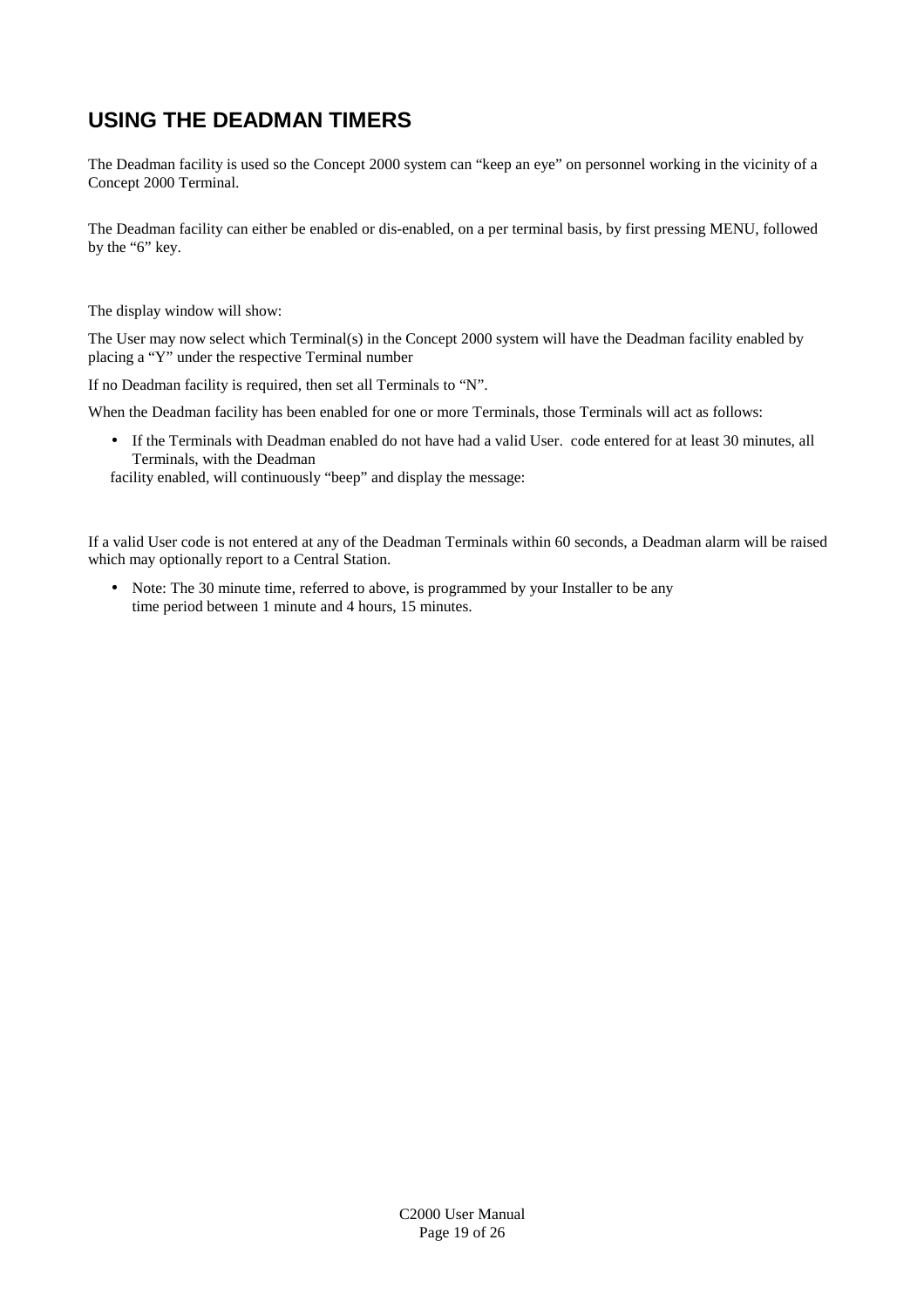# **PROGRAMMING**

The Concept 2000 is an extremely powerful system that will be fulfilling security needs well into the  $21<sup>st</sup>$  Century.

This versatility is the result of thousands of programming options available throughout the Concept 2000 system and, as a result, this module is usually restricted for use by the Installer only.

The Installer, User 001, has the same system access levels as the Master User, User 000, and has the added feature of being able to program the system.

It is strongly recommended that, once the Installation has been completed, the Master User prevents any further unauthorized changes to the programming by "locking Out" User 001. (See "Dis-able User 001")

If your Installer is required to make any authorized changes to programming, the Master User must enable User 001 before the Installer can gain access to the system.

### *11.1 REMOTE SERVICE DIAGNOSTICS*

The Installer may service and program your Concept 2000 over the telephone line by dialing into the system. This is a very powerful service diagnostics facility.

When User 001 is dis-abled, remote service over the telephone line cannot be performed.

Again, the Master User would have to enable User 001 before any remote programming can be effected.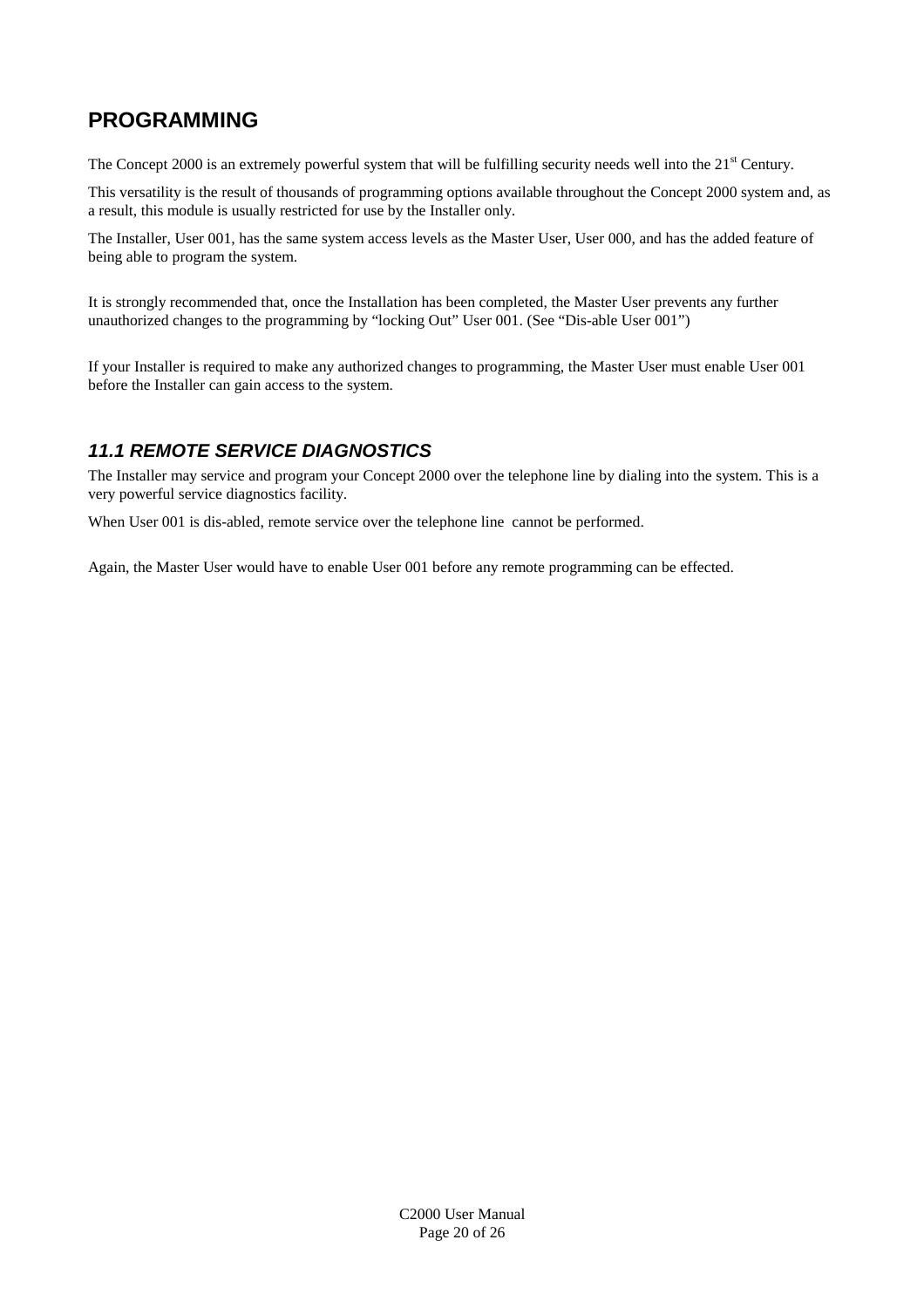## *CALL-BACK*

The Concept 2000 system stores several telephone numbers in its memory that are programmed by the Installer. These telephone numbers are used, by the Concept 2000, to communicate alarms to Central Stations or to Private telephone numbers.

It is recommended that the Concept 2000 always be connected to the telephone line so that Remote service diagnostics may be effected.

The system is designed to be connected to an "external" telephone line so that the Concept 2000 may be dialed directly. Sometimes, this is not possible and the system is connected to an extension from a switchboard.

In other circumstances, the system is connected to the same telephone line as a facsimile machine.

In both cases, the Concept 2000 can make outward calls without difficulty, however, there may be problems with the Concept 2000 answering incoming calls when Remote service diagnostics are required.

The switchboard extension may not have "indial" capabilities, (You cannot ring directly to the extension.) and both the facsimile machine may be programmed to answe4 the phone after the very first ring. Both of these circumstances will prevent the Concept 2000 from answering the telephone.

By pressing the MENU key, followed by the "\*" key, the Concept 2000 will automatically call the pre-programmed Call-back number and establish communications with the Installer's service center.

DO NOT USE THIS FEATURE UNLESS INSTRUCTED BY YOUR INSTALLER.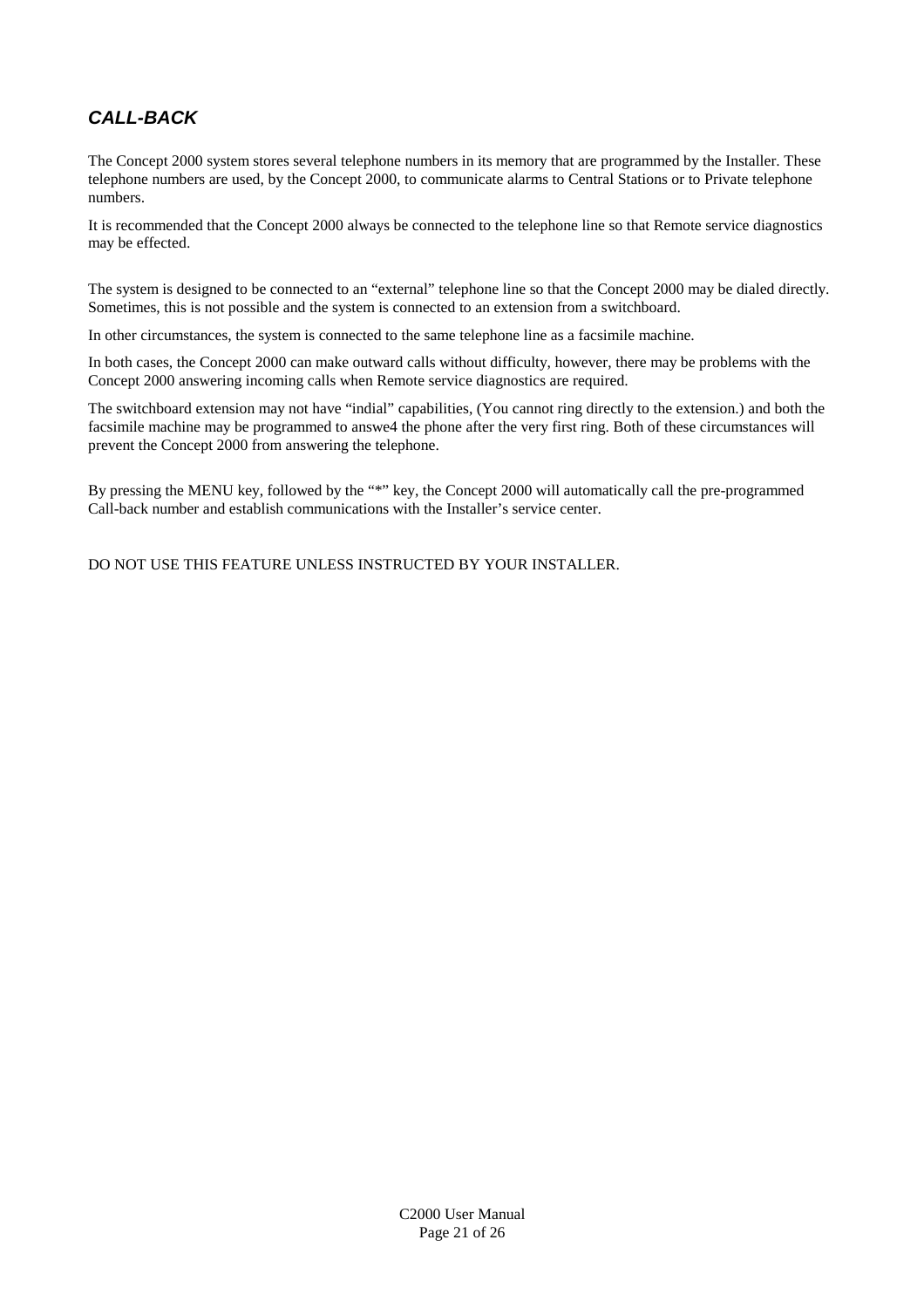# **ACCESS CONTROL**

## *13.1 OPERATING DOOR-LOCKS*

Concept 2000 Terminals may be installed to control electrically operated door locks. Your alarm Installer can advise you on the full Access Control capabilities of the system.

The electric door lock is operated by pressing the OK key a second time, when the Concept 2000 Terminal is displayed an Area name to turn On or Off.

The electric lock will only operate if:-

- The Area the lock provides access to is currently turned Off.
- The User is allowed to control that Area.
- The User is using the Terminal next to lock.
- The User is within the permitted Time Zone(s), (See "User Codes")

If a User is defined as a "Lock only user" (See "User codes"), then the OK key does not have to be pushed a second time.

When the electric lock operates, the display window will show the following message for 5 seconds:-

If the electric lock is allowed to operate at this time, the display window will show the following message for 5 seconds:-

Whether the electric lock operates or not, you must enter your secret code again if you wish to perform other panel operations.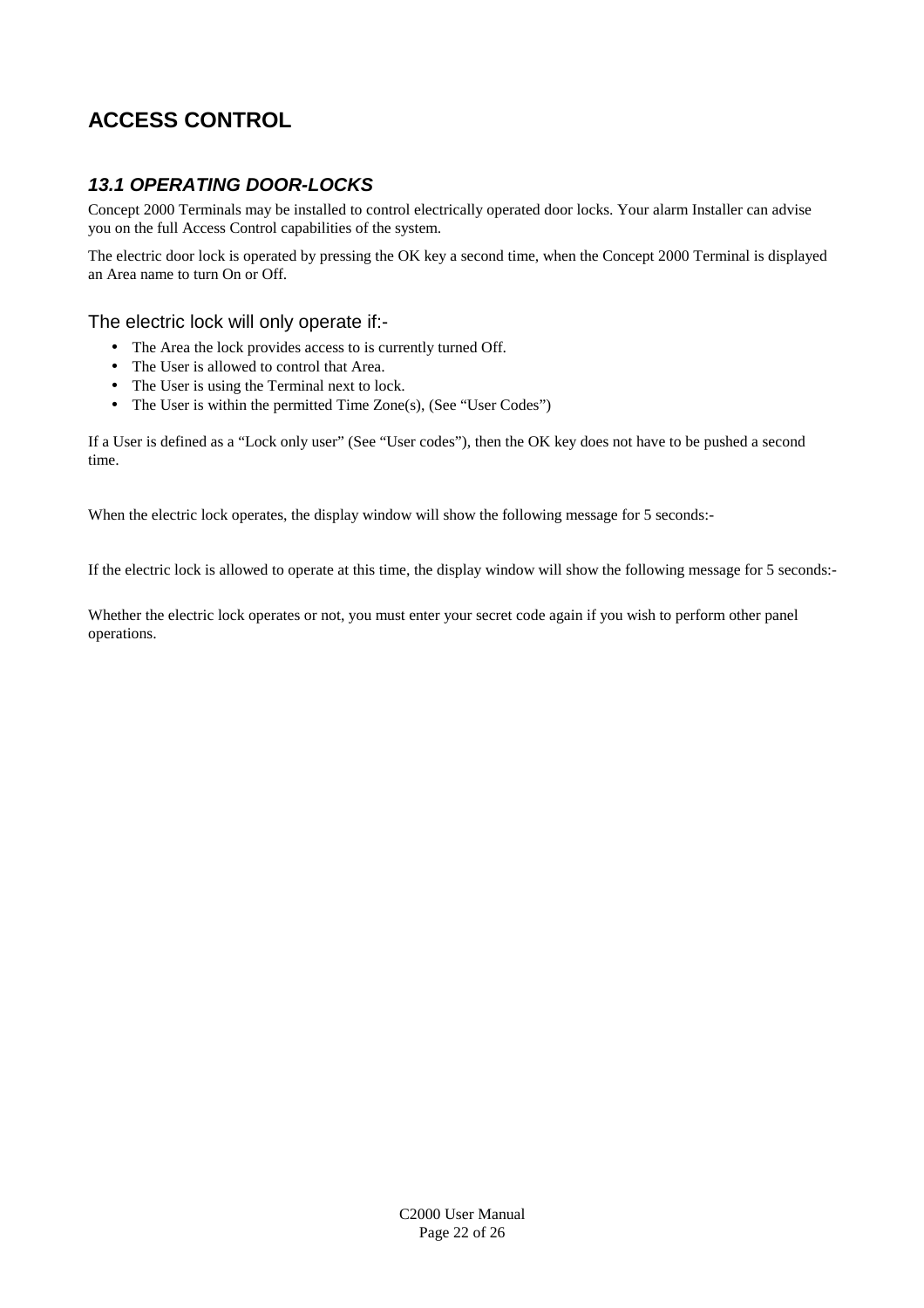# **GLOSSARY OF ERROR MESSAGES**

Below, is a glossary of common error messages that can occur in the Concept 2000 system:

"User dis-abled. Memory not configured to store this User. Memory must be re-configured by Installer."

• A User number was selected that the Concept 2000 has not been allocated memory space to save. The Installer must use the Code configuration option to allocate more memory.

"Code duplication. This code erased"

• When entering a new secret code for a User, a code was chosen that is already being used. You must choose another code not used by any other User.

"Incorrect code. Please try again"

• A User was entered that was not recognized by the Concept 2000.

"Enter your code to prevent alarm"

• The Terminal that this message appears on has been set for Deadman operation. Any valid User code must be entered at this Terminal to prevent a Deadman alarm.

"Installer code dis-abled"

• The Installer (User 001), has entered their code, but User 000 has dis-abled the code using the "Dis-able User 001" option in "User codes".

"Access denied. Time violation"

• A legal User code has been entered but this code has been set to only operate during certain time zones. (See "Time Zones" in "Change Codes")

"Too many tries. Wait 60 seconds."

• Too many illegal User codes were entered. The Terminal will not recognize any key presses for 1 minute.

"Area 9 is Off"

• Area 9 (SYSTEM AREA) is currently Off. Area 9 should normally be turned On at all times.

"Area 0 is Off"

• Area 0 (TAMPER AREA) is currently Off. Area 0 should normally be On at all times.

"Power has failed to Control unit"

• A.C. power to the main Concept 2000 Control unit is not connected, or has been turned Off.

"Power has failed to Remote unit"

• A.C. power to a Remote unit is not connected, or has been turned Off.

"Battery is low in Control unit"

• The main Control unit internal back-up Battery is low. Less than 30 minutes remain before the Concept 2000 will totally shut-down.

"Battery is low in Remote unit"

• A Remote unit internal back-up Battery is low. Less than 30 minutes remain before the remote unit will not function.

"-Warning - Lost module"

• The Concept 2000 has ceased communicating with a Terminal or Zone Expansion card due to problems. The Installer must be called to rectify the problem.

"Can't walk-test. Area must be Off."

• The Walk-testing of an Area was attempted without turning the Area Off first.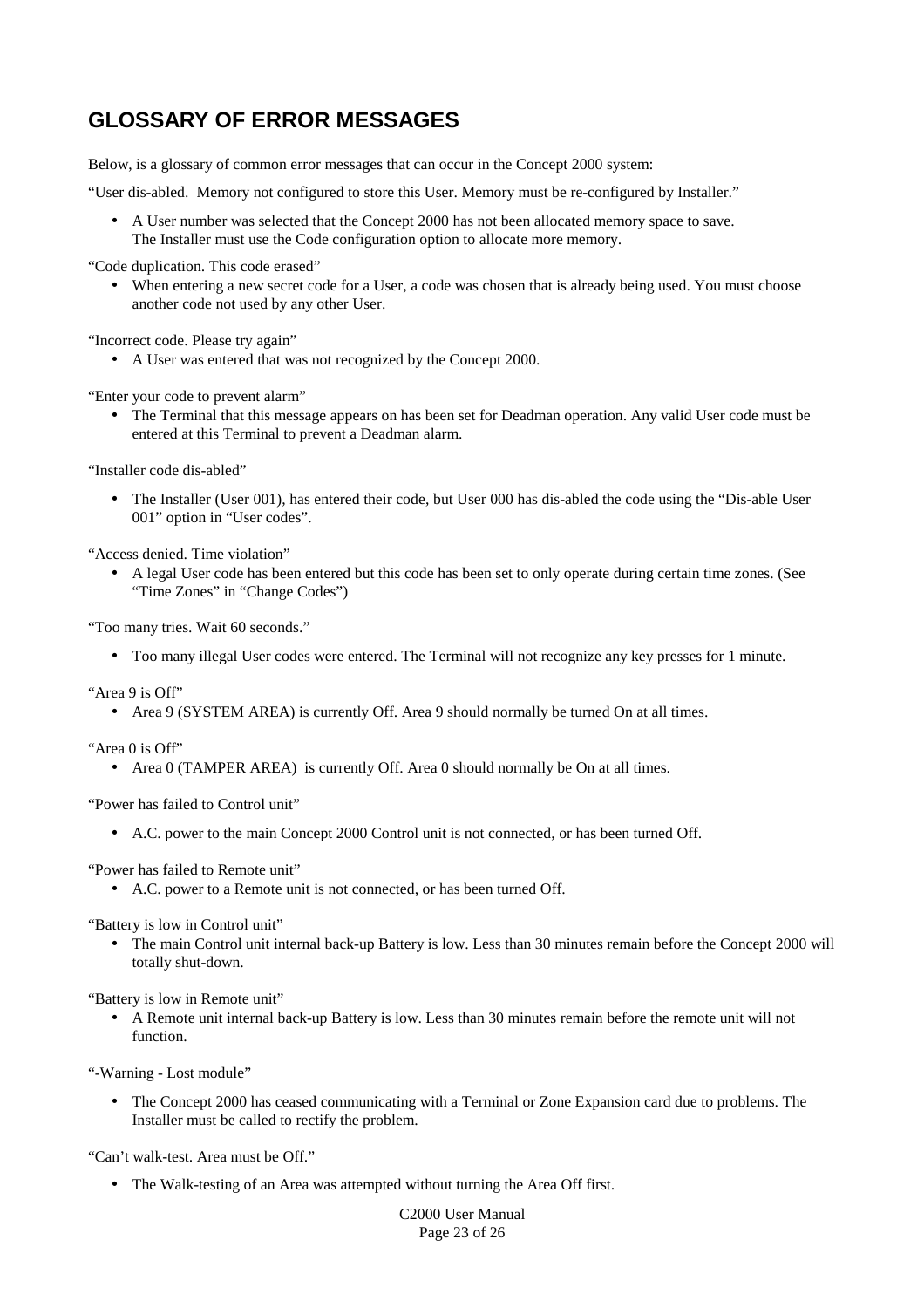"Zone/Input does not exist"

• A Zone was chosen in Isolate mode that does not exist.

"Zone/Input must be Off by Areas"

• An attempt was made to Isolate or Enable a Zone, whilst at least one or more Areas which use that Zone are On. All Areas using that Zone, including Area 0, must be Off to Isolate or Enable that Zone.

"Area dis-abled for this code"

• A User has attempted to operate an Area which he/she is not allowed to operate.

"(Area Name) is held off"

• A User has attempted to turn On an Area which is also controlled by another Area which is currently Off. This can occur when the Installer has set up Areas to be turned On automatically by other Areas rather than be Users.

"(Area Name) is ON. You are not allowed to access this Area."

• A User code has been entered that can only turn Areas On and the Area being viewed is currently On.

"(Area Name) has been turned Off by another User."

• After just turning an Area On and at the end of exit delay, the Concept 2000 has discovered that this same Area has been turned Off by another User at another Terminal.

"Can't use Area. Area being used."

• A User has tried to use an Area that is permitted for use, but the Area is currently being used by another User at another Terminal. Only one User can operate an Area at a time.

"The ON key has been dis-abled"

• The ON key has been dis-abled by the Central Station.

"No lock for this User"

• A User has attempted to un-lock a door and is not allowed to do so. Either the User is not permitted access to this Area or the Area protected by the lock is still On.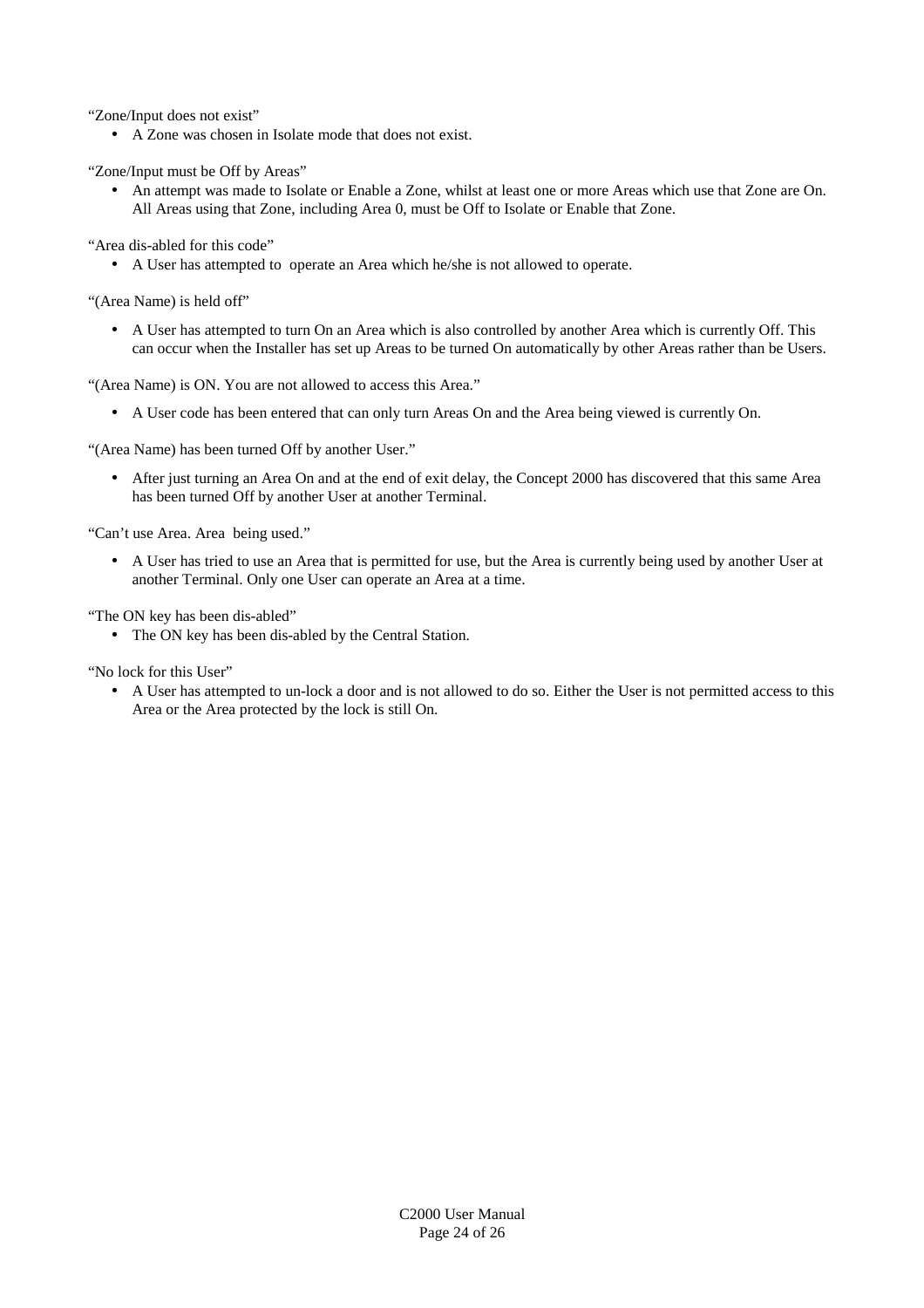# **PART SPECIFICATIONS**

Zone name length 24 characters

### Control Module

| Dimensions<br>415mm<br>Length<br>$2.3$ or $4$<br>No. of pulses<br>Width<br>$210$ mm<br>Pulse timer<br>$10-255$ seconds<br>Height<br>$73$ mm<br>50 degs C<br>Maximum ambient temperature<br><b>AREAS</b><br>Lid Tamper protection<br><b>YES</b><br>16 characters<br>Area name length<br>Chassis Tamper protection<br><b>YES</b><br>No. of individual arming areas<br>10<br>Chassis orientation<br><b>ANY</b><br>Zones per area<br>0 to 96<br>Fabrication material<br>Mild steel<br>Area overlap allowed<br><b>YES</b><br>Exit delay per area<br>$0-99$ seconds<br>Entry delay per area<br>$0-99$ seconds<br><b>DISPLAY &amp; KEYS</b><br>No. of primary zones per area<br>6<br>EL Backlit<br>Display types<br>Siren time per area<br>0-99 minutes<br>32 Character<br>Siren time accuracy<br>1 second<br>$2x16$ line<br><b>LCD</b><br><b>SIRENS</b><br>Scrolling rate<br>1-8 Chars/sec<br>Terminals beeper warnings |  |
|-------------------------------------------------------------------------------------------------------------------------------------------------------------------------------------------------------------------------------------------------------------------------------------------------------------------------------------------------------------------------------------------------------------------------------------------------------------------------------------------------------------------------------------------------------------------------------------------------------------------------------------------------------------------------------------------------------------------------------------------------------------------------------------------------------------------------------------------------------------------------------------------------------------------|--|
|                                                                                                                                                                                                                                                                                                                                                                                                                                                                                                                                                                                                                                                                                                                                                                                                                                                                                                                   |  |
|                                                                                                                                                                                                                                                                                                                                                                                                                                                                                                                                                                                                                                                                                                                                                                                                                                                                                                                   |  |
|                                                                                                                                                                                                                                                                                                                                                                                                                                                                                                                                                                                                                                                                                                                                                                                                                                                                                                                   |  |
|                                                                                                                                                                                                                                                                                                                                                                                                                                                                                                                                                                                                                                                                                                                                                                                                                                                                                                                   |  |
|                                                                                                                                                                                                                                                                                                                                                                                                                                                                                                                                                                                                                                                                                                                                                                                                                                                                                                                   |  |
|                                                                                                                                                                                                                                                                                                                                                                                                                                                                                                                                                                                                                                                                                                                                                                                                                                                                                                                   |  |
|                                                                                                                                                                                                                                                                                                                                                                                                                                                                                                                                                                                                                                                                                                                                                                                                                                                                                                                   |  |
|                                                                                                                                                                                                                                                                                                                                                                                                                                                                                                                                                                                                                                                                                                                                                                                                                                                                                                                   |  |
|                                                                                                                                                                                                                                                                                                                                                                                                                                                                                                                                                                                                                                                                                                                                                                                                                                                                                                                   |  |
|                                                                                                                                                                                                                                                                                                                                                                                                                                                                                                                                                                                                                                                                                                                                                                                                                                                                                                                   |  |
|                                                                                                                                                                                                                                                                                                                                                                                                                                                                                                                                                                                                                                                                                                                                                                                                                                                                                                                   |  |
|                                                                                                                                                                                                                                                                                                                                                                                                                                                                                                                                                                                                                                                                                                                                                                                                                                                                                                                   |  |
|                                                                                                                                                                                                                                                                                                                                                                                                                                                                                                                                                                                                                                                                                                                                                                                                                                                                                                                   |  |
|                                                                                                                                                                                                                                                                                                                                                                                                                                                                                                                                                                                                                                                                                                                                                                                                                                                                                                                   |  |
|                                                                                                                                                                                                                                                                                                                                                                                                                                                                                                                                                                                                                                                                                                                                                                                                                                                                                                                   |  |
|                                                                                                                                                                                                                                                                                                                                                                                                                                                                                                                                                                                                                                                                                                                                                                                                                                                                                                                   |  |
| 0.1 second<br>Peak current for internal sirens<br>4 amps                                                                                                                                                                                                                                                                                                                                                                                                                                                                                                                                                                                                                                                                                                                                                                                                                                                          |  |
| 1.0 second<br>Peak current for external sirens<br>4 amps                                                                                                                                                                                                                                                                                                                                                                                                                                                                                                                                                                                                                                                                                                                                                                                                                                                          |  |
| Continuous<br>$2x8$ ohm<br>Recommd max. speakers per driver                                                                                                                                                                                                                                                                                                                                                                                                                                                                                                                                                                                                                                                                                                                                                                                                                                                       |  |
| Siren fuse detection<br><b>YES</b>                                                                                                                                                                                                                                                                                                                                                                                                                                                                                                                                                                                                                                                                                                                                                                                                                                                                                |  |
| 20<br>Number of keys                                                                                                                                                                                                                                                                                                                                                                                                                                                                                                                                                                                                                                                                                                                                                                                                                                                                                              |  |
| Maximum code entry speed<br>10 keys/second<br><b>AUXILIARY OUTPUTS</b>                                                                                                                                                                                                                                                                                                                                                                                                                                                                                                                                                                                                                                                                                                                                                                                                                                            |  |
| <b>Terminal dimensions</b>                                                                                                                                                                                                                                                                                                                                                                                                                                                                                                                                                                                                                                                                                                                                                                                                                                                                                        |  |
| Flush<br>185x120x10<br>No. auxiliaries per module                                                                                                                                                                                                                                                                                                                                                                                                                                                                                                                                                                                                                                                                                                                                                                                                                                                                 |  |
| Surface<br>185x120x31<br>Control                                                                                                                                                                                                                                                                                                                                                                                                                                                                                                                                                                                                                                                                                                                                                                                                                                                                                  |  |
| $\overline{c}$<br>User character set<br>A to Z capitals<br>$\overline{c}$                                                                                                                                                                                                                                                                                                                                                                                                                                                                                                                                                                                                                                                                                                                                                                                                                                         |  |
| Terminal<br>0 to 9 digits<br>8                                                                                                                                                                                                                                                                                                                                                                                                                                                                                                                                                                                                                                                                                                                                                                                                                                                                                    |  |
| Zone expander<br># & ' () * + , - ./                                                                                                                                                                                                                                                                                                                                                                                                                                                                                                                                                                                                                                                                                                                                                                                                                                                                              |  |
| Maxi sustained current per Aux<br>200 milliamps<br>:; $\lt =$ > ? @                                                                                                                                                                                                                                                                                                                                                                                                                                                                                                                                                                                                                                                                                                                                                                                                                                               |  |
| Max sustained voltage per Aux<br>13.7 volts                                                                                                                                                                                                                                                                                                                                                                                                                                                                                                                                                                                                                                                                                                                                                                                                                                                                       |  |
| Auxiliary protection<br>Detector Fuse<br>space                                                                                                                                                                                                                                                                                                                                                                                                                                                                                                                                                                                                                                                                                                                                                                                                                                                                    |  |
| <b>OTHER INPUTS</b>                                                                                                                                                                                                                                                                                                                                                                                                                                                                                                                                                                                                                                                                                                                                                                                                                                                                                               |  |
| <b>USER CODES</b>                                                                                                                                                                                                                                                                                                                                                                                                                                                                                                                                                                                                                                                                                                                                                                                                                                                                                                 |  |
| Low battery detection<br><b>YES</b>                                                                                                                                                                                                                                                                                                                                                                                                                                                                                                                                                                                                                                                                                                                                                                                                                                                                               |  |
| Number of User Codes<br>96 or 480 (512)<br>A.C. mains fail detection<br><b>YES</b>                                                                                                                                                                                                                                                                                                                                                                                                                                                                                                                                                                                                                                                                                                                                                                                                                                |  |
| 1 to 8 digits<br>User Code Length<br>LAN fuse detection<br><b>YES</b>                                                                                                                                                                                                                                                                                                                                                                                                                                                                                                                                                                                                                                                                                                                                                                                                                                             |  |
| Combinations of 8 digit code<br>100 million<br><b>YES</b><br>Detector fuse detection                                                                                                                                                                                                                                                                                                                                                                                                                                                                                                                                                                                                                                                                                                                                                                                                                              |  |
| User name length<br>16 characters<br><b>YES</b><br>Siren fuse detection                                                                                                                                                                                                                                                                                                                                                                                                                                                                                                                                                                                                                                                                                                                                                                                                                                           |  |
| <b>YES</b><br>Siren tamper detection                                                                                                                                                                                                                                                                                                                                                                                                                                                                                                                                                                                                                                                                                                                                                                                                                                                                              |  |
|                                                                                                                                                                                                                                                                                                                                                                                                                                                                                                                                                                                                                                                                                                                                                                                                                                                                                                                   |  |
|                                                                                                                                                                                                                                                                                                                                                                                                                                                                                                                                                                                                                                                                                                                                                                                                                                                                                                                   |  |
| Terminal cabinet tamper<br><b>YES</b><br><b>ZONES</b>                                                                                                                                                                                                                                                                                                                                                                                                                                                                                                                                                                                                                                                                                                                                                                                                                                                             |  |
| <b>YES</b><br>Control Module tamper                                                                                                                                                                                                                                                                                                                                                                                                                                                                                                                                                                                                                                                                                                                                                                                                                                                                               |  |
| Number of Zones<br>standard<br>$16$ Zones $+$<br>Zone Expansion module tamper<br><b>YES</b>                                                                                                                                                                                                                                                                                                                                                                                                                                                                                                                                                                                                                                                                                                                                                                                                                       |  |
| 16 Tampers                                                                                                                                                                                                                                                                                                                                                                                                                                                                                                                                                                                                                                                                                                                                                                                                                                                                                                        |  |
| $96$ Zones +<br>expanded<br><b>ACCESS CONTROL</b>                                                                                                                                                                                                                                                                                                                                                                                                                                                                                                                                                                                                                                                                                                                                                                                                                                                                 |  |
| 96 Tampers                                                                                                                                                                                                                                                                                                                                                                                                                                                                                                                                                                                                                                                                                                                                                                                                                                                                                                        |  |
| 3 (seal, tamper,<br>Alarm levels per Zone<br>Terminals per door<br>1                                                                                                                                                                                                                                                                                                                                                                                                                                                                                                                                                                                                                                                                                                                                                                                                                                              |  |
| alarm)<br>8<br>Maximum controllable doors                                                                                                                                                                                                                                                                                                                                                                                                                                                                                                                                                                                                                                                                                                                                                                                                                                                                         |  |
| Dual resistor<br>E.O.L. protection<br>User codes (512)<br>480 useable<br>Debounce time<br>0.5 sec maximum<br>Magnetic card reader<br>Optional                                                                                                                                                                                                                                                                                                                                                                                                                                                                                                                                                                                                                                                                                                                                                                     |  |

#### COMMUNICATIONS

| Ademco Ext. Fast    | <b>YES</b> |
|---------------------|------------|
| Inner Range Fast    | YES.       |
| Ademco Contact I.D. | <b>YES</b> |

C2000 User Manual Page 25 of 26